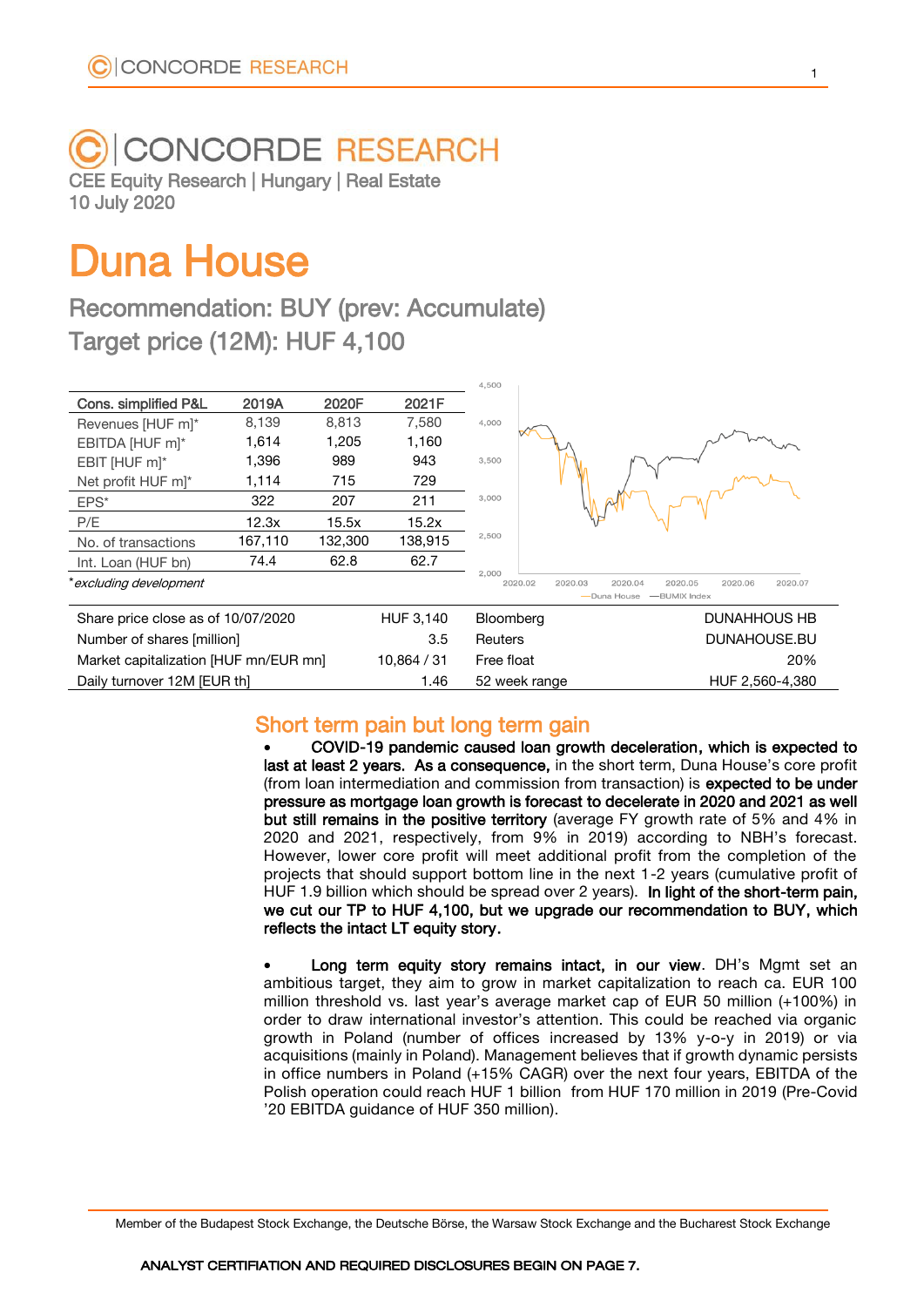Valuation-wise, one should note that excluding the expected cash inflow from developments and the property portfolio from DH's market cap, we end up at HUF 5 billion market capitalization and ca. HUF 550 - 600 million FCF for the core operation for 2020 and 2021, assuming no M&A and slow loan growth (4% and 5%, respectively), implying a 10 -11% FCF yield (vs. Pre-COVID 800-900 million FCF).

# Table of contents

<span id="page-1-0"></span>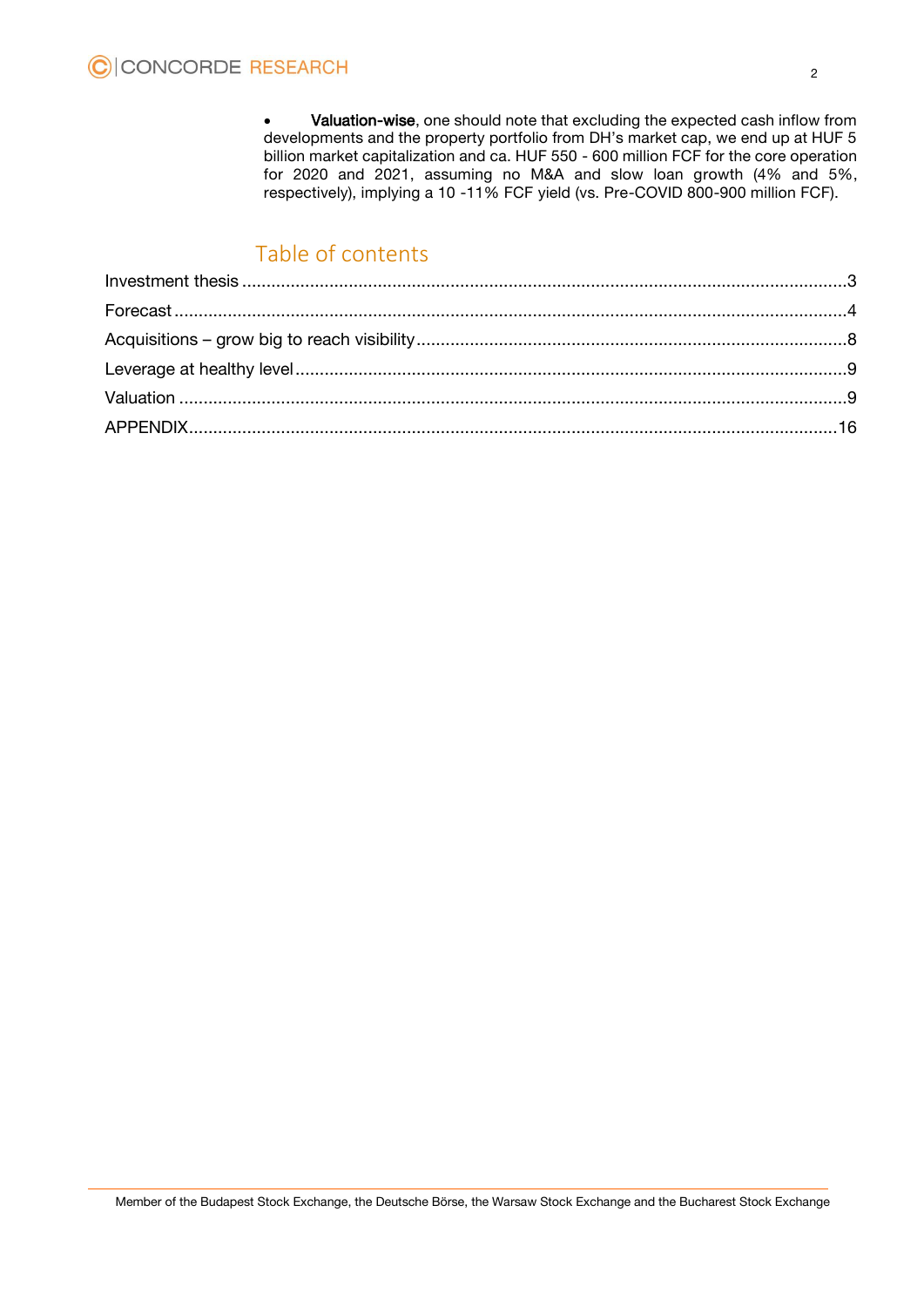#### Investment thesis

• TOP-DOWN: The reason why we like DH's equity story is the solid FCF generating capacity of HUF 700 million from Hungarian operations (ca. 200 HUF/sh) on average over the last three years, which could be down by ca 30% assuming 0% mortgage loan growth – meaning the new loan disbursement offsets the expiring. Excluding the cash flow from developments and real estate Investment properties (ca. HUF 3.5 billion and HUF 1.8 billion) from market capitalization, we end up HUF 5 billion market cap, and HUF 700 million FCF from core Hungarian operation – normal times / PRE-Covid, implying a FCF Yield of ca. 14%, leaving us with a free option for the CF from Poland – Pre – Covid HUF 350 million EBITDA.

• Since the IPO in 2016, DH distributed ca. HUF 560 per share (18% of current share price), entered into Poland and purchased 3 entities. After restructuring and integrating those companies, DH created ca. HUF 250 - 300m FCF generating subsidiary, with great opportunities to grow. DH invested ca. HUF 1.5 billion into the Polish expansion which was expected to generate ca. HUF 250 million profit (ca.11% IRR) by the Co. pre-covid, not calculating with further expansion in office number afterwards. Investors may expect further acquisitions as management intends to attract international investors' attention. The take-away from here is the confirmation that management is able to restructure and build up a new entity to create value for investors, which bodes well for the assessment of the further acquisitions, in our view.

• Duna House Group could be categorized as a financial company given more than half of its EBIT arrived from loan intermediation in the last three years (59% in the last three years). Therefore one of the most important factors (KPI) is the loan growth in Hungary and Poland as this is a dominant earnings driver.

• EARNINGS FORECAST: We expect profit to plunge by 35% y-o-y to HUF 715 million in 2020 (EPS 206),remain flat in 2021 as well as loan disbursement dynamic decelerates from 9% (2019A) to 5% and 4% in 2020 and 2021 respectively. This hole in profit will be mitigated by the profit from development completions which we exclude from our earnings projections. Investors may not expect dividend this year but next year a DPS of 100 (DY: 3%) is feasible –calculated solely from core operation, leaving significant upside potential (ca. 500 per share based on our calculation to be distributed from development). Please note that dividend is subject to normal operation without any M&A transaction.

• VALUATION: Because DH Group has Developments, real estate portfolio and the core operation in two countries, we recommend to adjust market cap with the first and the second in order to see the true market cap for the Loan intermediation and franchise business. Excluding the cash inflow from development and the value of real estate Investment properties (HUF 3.5 bn + HUF 1.8 bn) from market capitalization, we end up ca. HUF 5 billion for which we forecast ca. HUF 640 million profit. Therefore, DH trades at a P/E of 8x on our updated profit forecast (ca.-40% y-o-y) vs. 14x original P/E ratio at IPO. Please note that other cyclical sector trades at 8x – 15x Banks and Airlines. Assuming a normalization of the business (Pre Covid Profit Guidance of 360 HUF/share) P/E ratio would be 4.3x P/E applying the same logic as before (ie. excluding the developments and RE portfolio).

 COVID -19 affected the company via lower number of transaction numbers (with a bottom in early April of 67% y-o-y) which has largely recovered June according to DH's stats (June's monthly transaction number was up by 1% y-o-y). As a result commissions from franchise segment fell by 33% y-o-y, and loan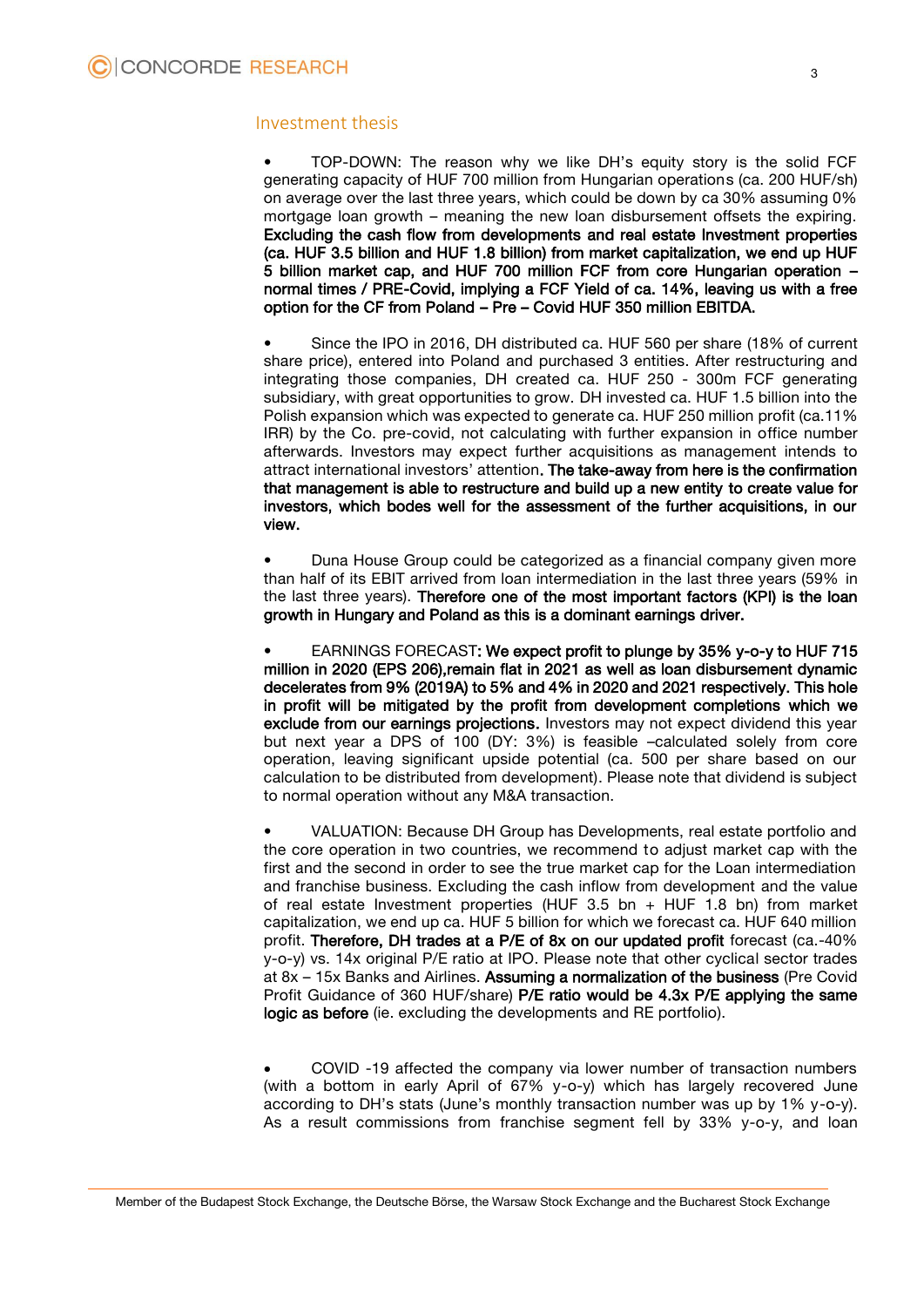intermediation slowed significantly but still remained in a growth territory (+16% y-oy).

#### <span id="page-3-0"></span>Forecast

DH posted an EBIT of HUF 1.4 billion (-34% y-o-y) for 2019, which seems awful as a headline but the base year included the two significant one-off items: (1) completion one of the project development that boosted results (by ca. HUF 0.8 bn) significantly, excluding that annual dynamic it would have been an increase of 11% (!); (2) there was no contribution from the home savings account which subsidy scheme was abolished last year. For 2020 we expect a significant (-47% y-o-y) drop in EBIT terms on the back of weak franchise segment and financials as the economy is expected to decelerate.



#### EBIT AND SEGMENT FORECASTS

| <b>UURINGLUG PIUR GRUP ROOP PIUR RUPUL</b> |              |        |        |        |        |        |            |
|--------------------------------------------|--------------|--------|--------|--------|--------|--------|------------|
|                                            | <b>2017A</b> | 2018A  | 2019A  | F2020  | F2021  | F2022  | F2023      |
| Revenue                                    | 4,820        | 8,340  | 8,139  | 8,813  | 7,580  | 8,039  | 8,282      |
| <b>OPEX</b>                                | 3.955        | 6,225  | 6,743  | 7.824  | 6,637  | 6,953  | 6,999      |
| <b>EBITDA</b>                              | 952          | 2,215  | 1,614  | 1,205  | 1,160  | 1,303  | 1,500      |
| <b>EBIT</b>                                | 865          | 2,115  | 1,396  | 989    | 943    | 1.086  | 1,283      |
| - Franchise                                | 158          | 259    | 315    | 237    | 215    | 297    | <i>340</i> |
| - Own segment                              | 77           | 79     | 5      | -64    | $-27$  | $-3$   | 21         |
| - Financial intermediary                   | 571          | 602    | 685    | 646    | 644    | 681    | 810        |
| - Other                                    | 43           | 147    | 181    | 137    | 80     | 80     | 80         |
| - Real estate mgmt                         | 30           | 1.095  | 284    | 80     | 80     | 80     | 80         |
| - Elimination                              | $-15$        | $-67$  | $-74$  | $-48$  | -48    | $-48$  | $-48$      |
| EBT                                        | 1,092        | 2,014  | 1,295  | 881    | 898    | 1,057  | 1,265      |
| Income taxes                               | $-173$       | $-310$ | $-181$ | $-166$ | $-169$ | $-199$ | $-238$     |
| <b>Clean Net income</b>                    | 943          | 1,708  | 1,114  | 715    | 729    | 858    | 1,027      |

#### Consolidated profit and loss [HUF million]

| <b>UIGGII INGLIIIUUIIIG</b>       | っっし     | 1,7 UU  | .       | .       | 100     |         | ، ےں, ا |
|-----------------------------------|---------|---------|---------|---------|---------|---------|---------|
|                                   |         |         |         |         |         |         |         |
| <b>KPI</b>                        |         |         |         |         |         |         |         |
| Transaction numbers [HU]          | 168,500 | 182,100 | 167,110 | 132,300 | 138,915 | 145,861 | 153,154 |
| growth                            | 15%     | 8%      | $-8%$   | $-21%$  | 5%      | 5%      | 5%      |
| Intermediated loans [HUF m] [HU]  | 54,617  | 68,271  | 74,421  | 62,789  | 62,664  | 64,532  | 71,113  |
| growth                            | 37%     | 25%     | 9%      | -16%    | 0%      | 3%      | 10%     |
| Mortgage loan growth [HU; HUF bn] | 3,033   | 3,355   | 3,657   | 3,840   | 3,993   | 4,193   | 4,445   |
|                                   |         | 11%     | 9%      | 5%      | 4%      | 5%      | 6%      |
| No of franchise office [HU&PL&CZ] | 234     | 250     | 252     | 254     | 257     | 259     | 262     |
| growth                            | $-1%$   | 7%      | 1%      | 1%      | 1%      | 1%      | 1%      |
| Source: Concorde's forecast       |         |         |         |         |         |         |         |

Source: Concorde's forecast

Please note: We did not incorporate the earnings from the development projects.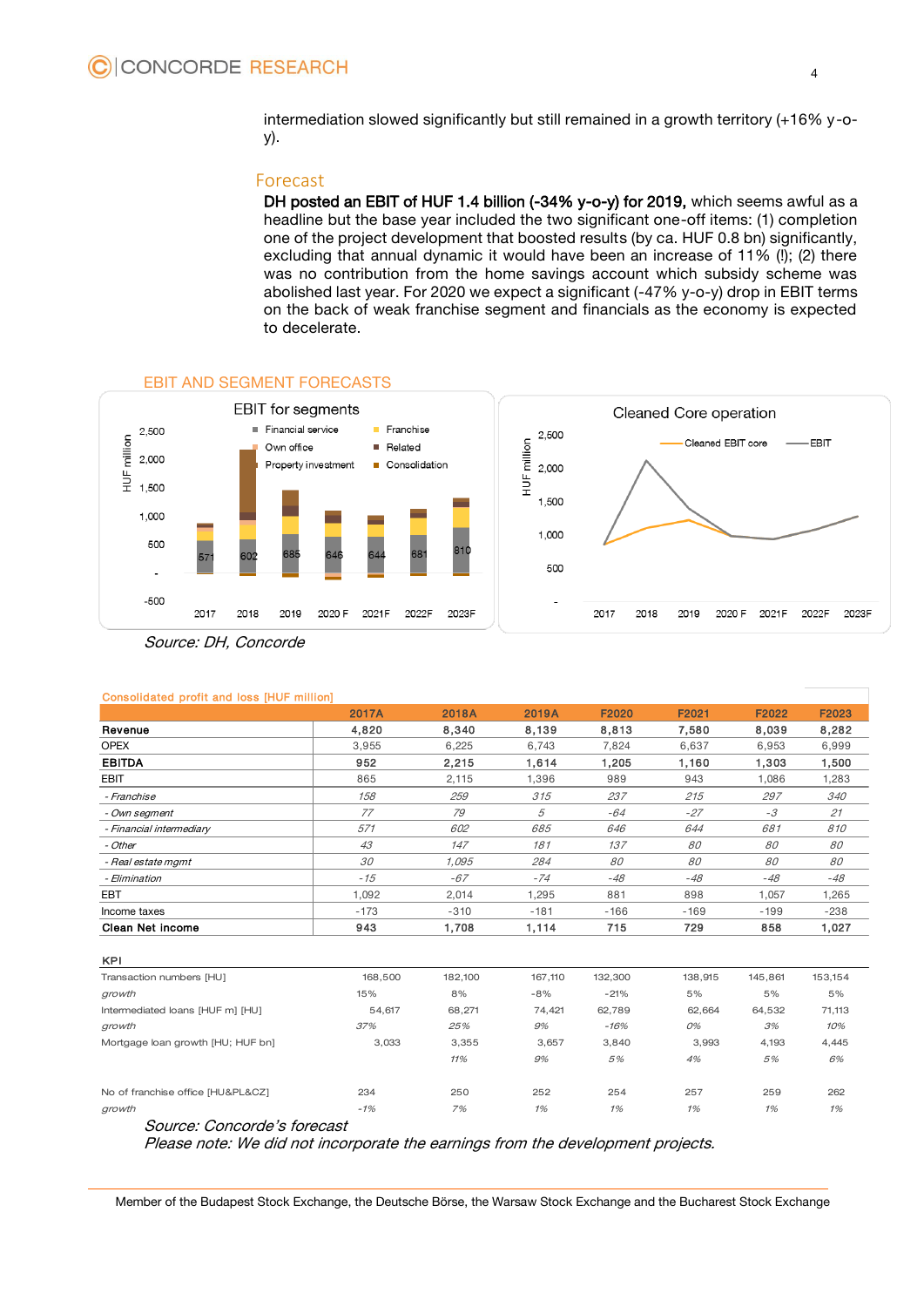As mentioned, majority of the EBIT (60%) is depending on intermediate loan growth, out of which ca. 75% comes from Hungary therefore that is one of the most important KPIs for DH's profitability. In 2019, FY EBIT from financial segment arrived to HUF 685 million (+14% y-o-y), on the back of increasing volume (+90%; Hungary +30% y-o-y; Poland +250% y-o-y) and the integration of the newly acquired loan intermediator in Poland. For the next year, we expect the loan growth to decelerate to 5% and hit the low in 2021, pushing segment EBIT (-6% y-o-y) to HUF 646 million and HUF 644 million in 2021. Please note the minor change in segment EBIT despite the deceleration of intermediated loan dynamic (-16% y-o-y) is because of the strong polish operation (fix cost remained stable but volumes doubled as a result of the acquisition).

Please note that, there is a phenomena which helps DH to cushion the deceleration of mortgage loan growth that is the increase if DH's market share in the new loan market. When banks turn risk off mode, and try to limit their loan disbursement DH's offices are a huge help to choose the best bank for the customers. This phenomena worked as a buffer when the economy slowed back in 2008, and DH was managed to increase its market share by 2% in the loan origination market.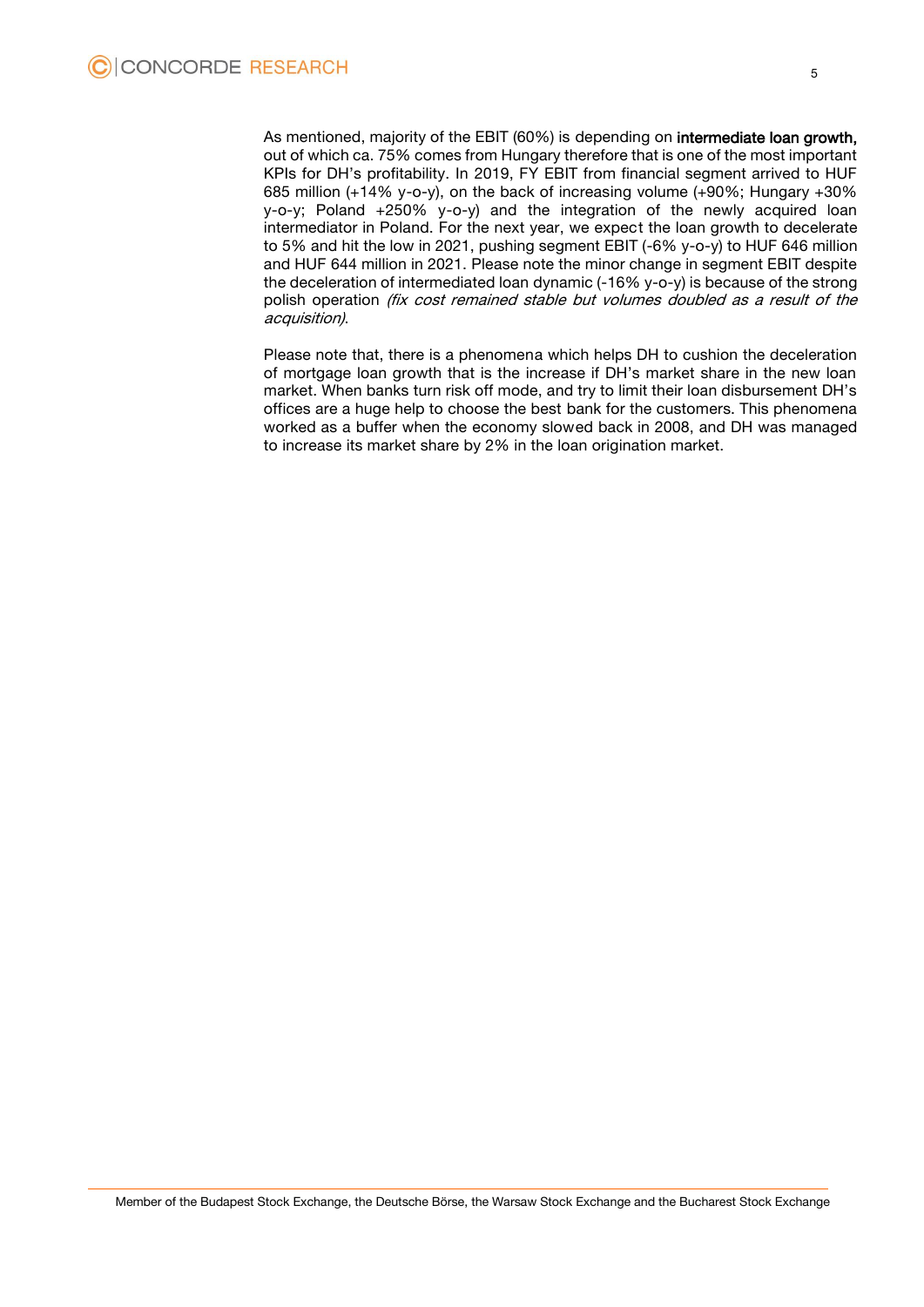

Notes: Hungarian nominal GDP growth rate should hover around 3-4% in the future, household's debt to GDP is still relatively low in an international comparison (18.7% vs. 35% in Poland), and therefore one may put the mortgage loan growth to 5-10% in the upcoming years.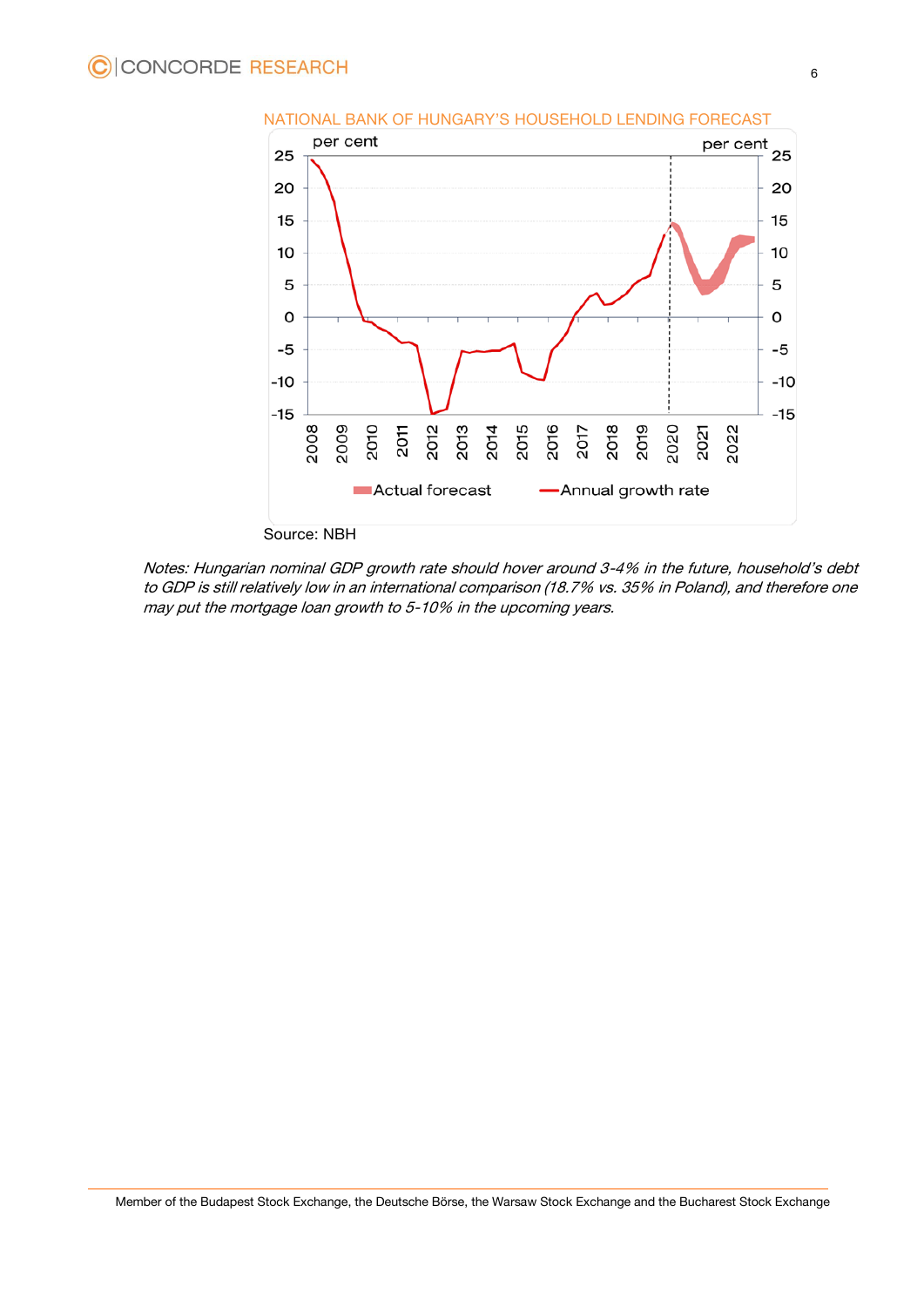

#### NEW MORTGAGE LOAN VOLUMES [LEFT] AND IT'S DYNAMIC [RIGHT] IN HUNGARY

Source: NBH, NBP

# HISTORICAL MONTHLY MORTGAGE LOAN GROWTH IN HUNGARY AND POLAND



Source: NBH, NBP

Franchise segment is driven by the number of offices and the transaction numbers. We are confidently looking at the expansion of the franchise network in Poland as DH's franchise network is the largest independent loan intermediator (fifth in total volumes but the top 5 are subsidiaries to banks and insurers) in Poland.

After an initial restructuring of the franchise model, interest for the franchise model started to gain momentum. To put the expansion potential into context, the Hungarian franchise offices amounts to 160, double the size compared to Poland.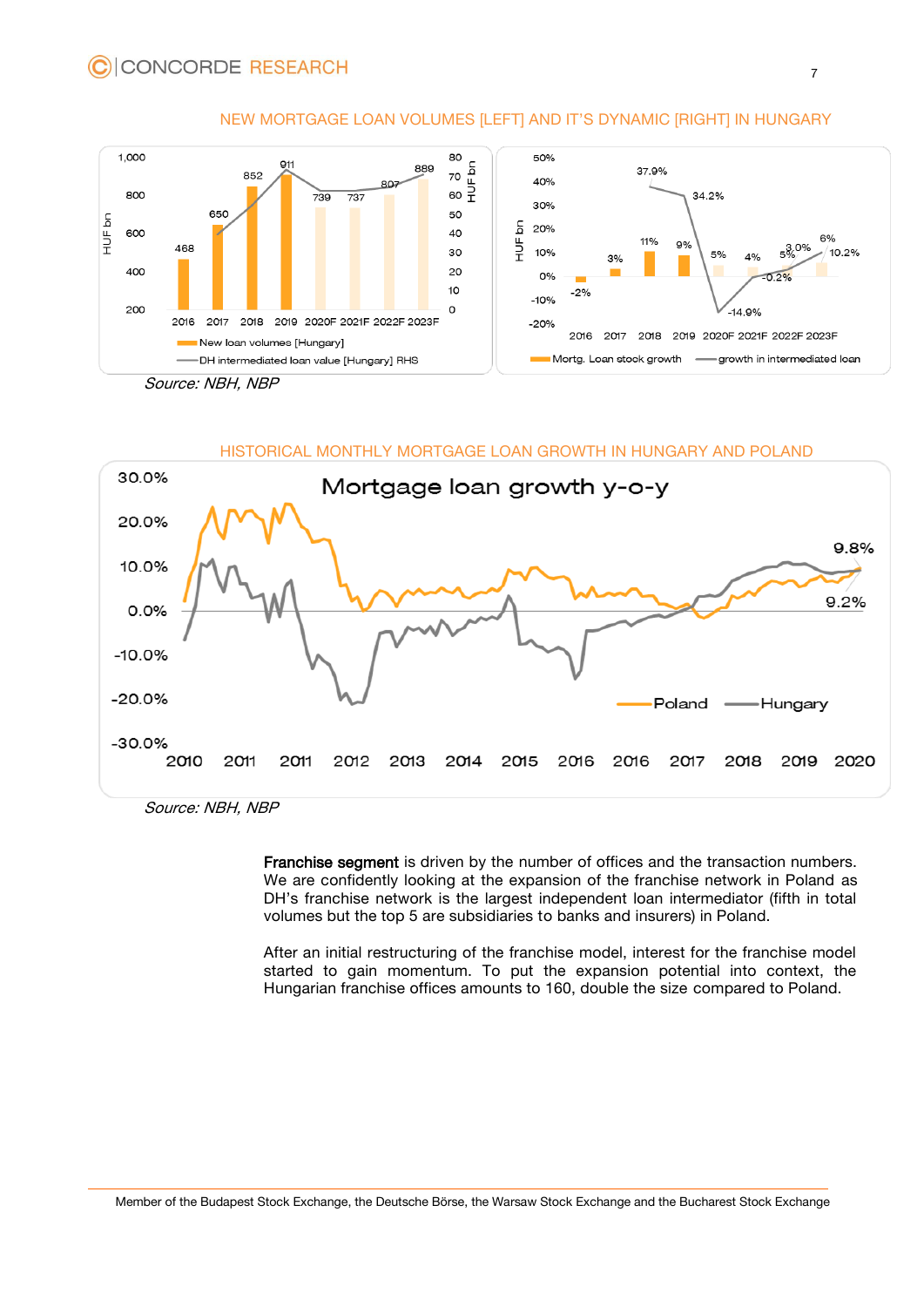

#### NUMBER OF FRANCHISE OFFICES IN POLAND

#### Source: DH, Concorde

While we are rather optimistic on the Franchise segment, **own offices** that are located mostly in Budapest are expected to make losses this year and forecast to come below their break-even levels for the next few years as the house prices in the Hungarian capital has increased faster than wages.

Investment properties segment would be resilient with a consistent HUF 80 million EBIT (mainly from rent), in the next few years from an investment portfolio of HUF 1.8 billion worth of properties.

#### <span id="page-7-0"></span>Acquisitions – grow big to reach visibility

DH plans to grow in order to reach a market capitalization to draw international investors' attention. While the real estate and credit growth exposure to the CEE is desirable, DH's current market capitalization of EUR 35 million and low liquidity is simply not enough. To address this deficiency DH targeted to increase profit and probably free-float as well in multiple years. As for the former, DH entered into Poland in 2016 with an acquisition of Metrohouse a realtor which was followed by two additional acquisition of credit intermediators which helped to finally turn around the operation to a profitable entity. On our calculation, PRE-COVID-19 the IRR for the Polish expansion would have been at 10.5%, assuming the below FCF (as capex need is negligible given the franchise model). Despite the pandemic, the early signs of the turnaround was visible in last years after the purchase of Gold finance [2018Q4] (second acquisition in Poland but the first loan broker), but the real profit boost should have arrived this year with a guided FY profit of HUF 250 mn on the back of the second acquisition of loan brokerage. The secret sauce is the loan volume, DH needed to generate volume to cover fix costs which task was managed even after the first acquisition but profit generation would really have accelerated as volumes were expected to double in 2020 – see the right graphs below as volumes doubled from HUF 25 bn to HUF 49 bn within one year.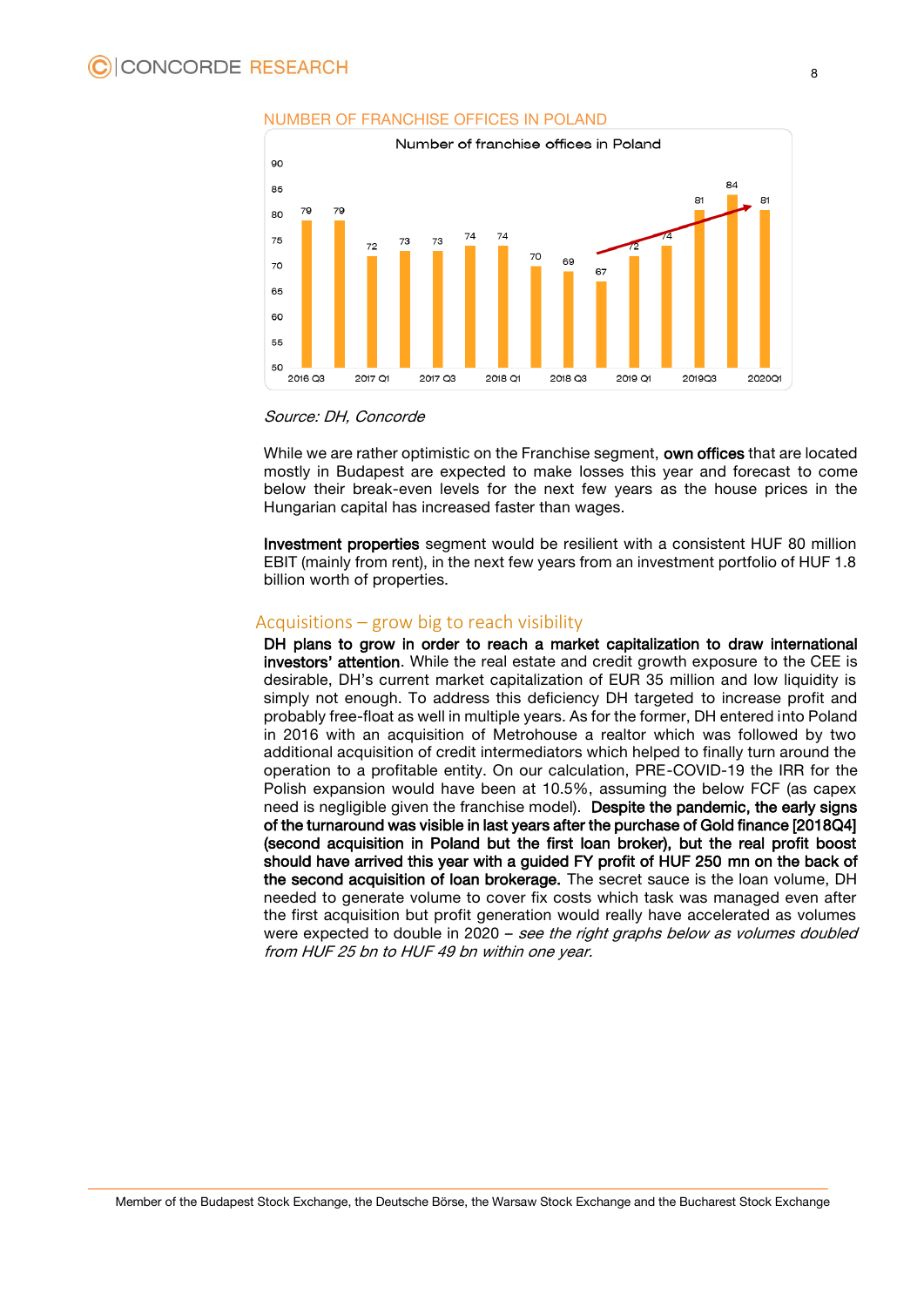

#### PRE-COVID-19 PROFIT FORECAST FOR POLISH OPERATION

<span id="page-8-0"></span>Source: DH, Concorde

# Group's Leverage at healthy level

On the financial side, DH accumulated ca. HU 6 bn debt but large part of that is related to the development (ca.HUF 4.3 bn) which will be paid back soon. Its net debt to '19 EBITDA stood at 2.4x, which will climb to 3.2x by the end of 2020, followed by gradual decrease on the back of earnings improvement from 2022. Excluding the part of the loans that relates to the development, net debt to EBITDA should have been at a healthy level of 0.17x (net debt at HUF 700 million).

# <span id="page-8-1"></span>Valuation

We valued DH by two approaches, one is the SUM OF THE PARTS method and the other is a DCF model. The latter concentrates on the short term earnings while the DCF focuses on the longer term. Therefore to reflect both the short term and the long term potential we gave equal weights to the two methods, with which our 12 month TP arrives to 4,100 HUF/sh.

Also we conducted three scenarios to reflect the distribution of DH's FCF in various cases, please see these below:

#### Base case – Fair value at HUF 4,500 per share

- o 2020 2023 with a bottoming in 2021 Mortgage loan growth CAGR 6%
- o Total number of offices grows CAGR 1%
- $\circ$  TV growth at 2%
- o Liquidity discount of 10%

# Bull case – Fair value at HUF 6,400 per share

- o This scenario shows the potential in DH if Mgmt. manages to convince large number of franchise partners to join the network in Poland. This is one of the target of the mgmt. to reach one billion EBITDA in Poland in the next 3-4 years (ca. 45% of the total group's EBITDA).
- o 2020 2023 with a bottoming in 2021 Mortgage loan growth CAGR 6%
- o Total number of offices grows CAGR 5% (especially in Poland)
- o TV growth at 2%
- o Liquidity discount of 10%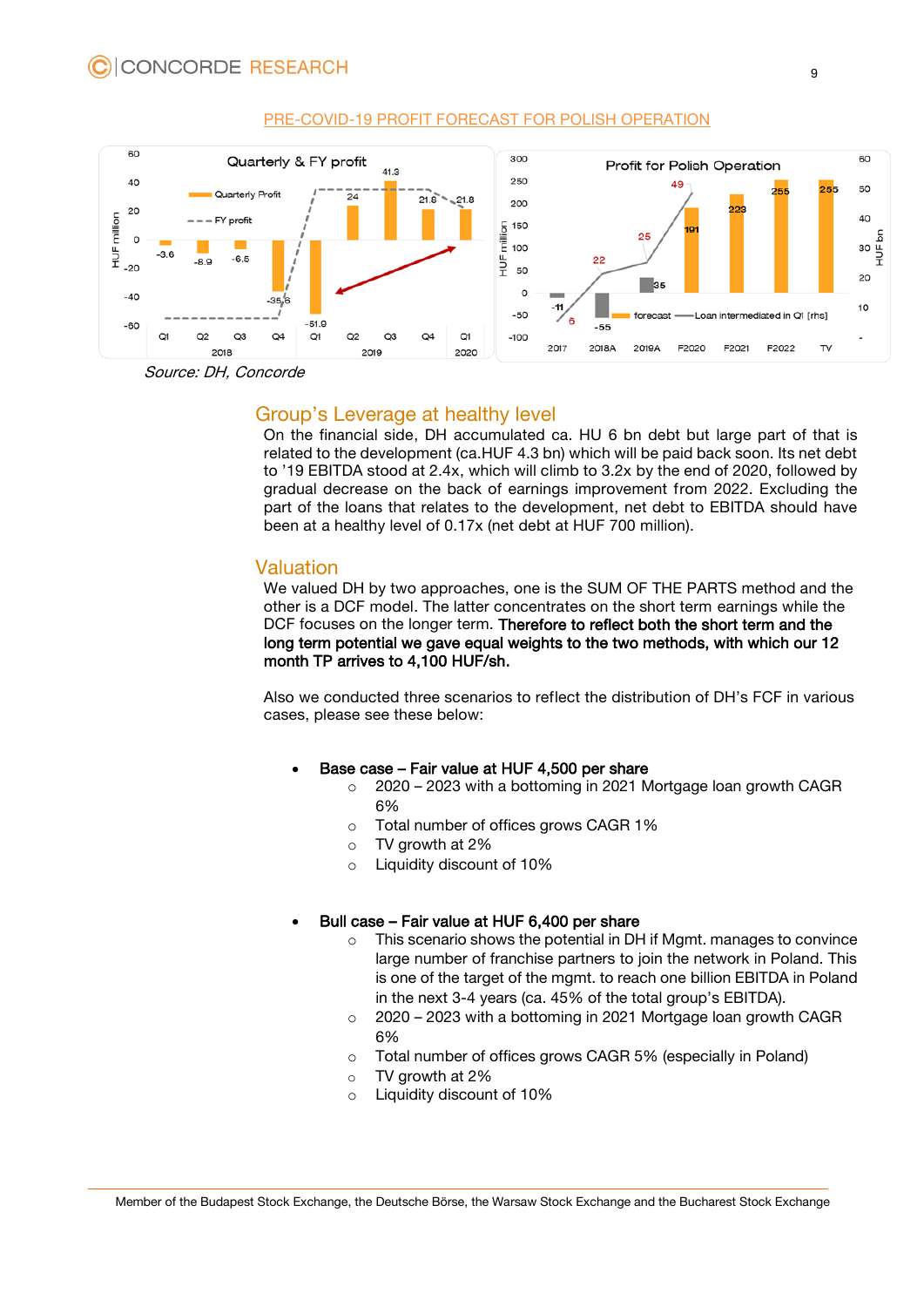## • Bear case - Fair value at HUF 3,550 per share

- o 0% mortgage loan growth during 2021 and 2022, implying only the matured loan will be replaced, and then loan growth to accelerate to 5%.
- o Total number of offices grows CAGR 0%
- o TV growth at 2%
- o Liquidity discount of 10%

# WACC CALCULATION

|                      | <b>WACC CALCULATION</b> |                  |       |       |  |  |  |  |  |
|----------------------|-------------------------|------------------|-------|-------|--|--|--|--|--|
|                      | 2020                    | 2021             | 2022  | TV    |  |  |  |  |  |
| Risk free rate       | 2.5%                    | 2.5%             | 3.0%  | 4.0%  |  |  |  |  |  |
| Equity risk pr       | 5.5%                    | 5.5%             | 5.5%  | 5.5%  |  |  |  |  |  |
| Beta                 | 1.2 <sub>1</sub>        | 1.2 <sub>1</sub> | 1.2   | 1.3   |  |  |  |  |  |
| <b>Cost of Equ</b>   | 9.1%                    | 9.1%             | 9.6%  | 11.2% |  |  |  |  |  |
| Debt premiur         | 2%                      | 2%               | 2%    | 3%    |  |  |  |  |  |
| <b>Effective tax</b> | 15%                     | 15%              | 15%   | 15%   |  |  |  |  |  |
| Cost of debt         | 1.7%                    | 1.7%             | 1.7%  | 2.1%  |  |  |  |  |  |
| Net Debt/EV          | 28.2%                   | 26.3%            | 23.6% | 23.6% |  |  |  |  |  |
| <b>WACC</b>          | 7.0%                    | 7.2%             | 7.7%  | 9.0%  |  |  |  |  |  |
| Sauroo: Concordo     |                         |                  |       |       |  |  |  |  |  |

Source: Concorde

# CASH FLOW FOR VALUATION PURPOSES – OUR BASE CASE SCENARIO

|                         |                          | 2017A                    | <b>2018A</b>                   | 2019A | <b>2020F</b>   | 2021F | 2022F                    | 2023F             |
|-------------------------|--------------------------|--------------------------|--------------------------------|-------|----------------|-------|--------------------------|-------------------|
|                         |                          |                          |                                |       |                |       |                          |                   |
| EBIT [HU & PL]          | $\overline{\phantom{0}}$ | 951                      | 2,214                          | 1,613 | 1,249          | 1,236 | 1,382                    | 1,611             |
| as of development       |                          | 10                       | 782                            | 50    | $\overline{a}$ | -     | $\overline{\phantom{a}}$ | $\qquad \qquad -$ |
| as of Poland            |                          |                          | 24<br>$\overline{\phantom{0}}$ | 167   | 250            | 247   | 345                      | 403               |
| Poland share in EBIT(%) |                          |                          | $-2%$                          | 11%   | 20%            | 20%   | 25%                      | 25%               |
| depreciation            |                          | 87                       | 100                            | 90    | 90             | 90    | 90                       | 90                |
| interest paid           |                          | 49                       | 101                            | 144   | 167            | 105   | 80                       | 68                |
| tax                     |                          | 174                      | 310                            | 237   | 174            | 183   | 215                      | 260               |
| <b>OCF</b>              |                          | 815                      | 1,903                          | 1,322 | 998            | 1,038 | 1,177                    | 1,372             |
| <b>CAPEX</b>            |                          | $\overline{\phantom{0}}$ | 344                            | 347   | 339            | 100   | 100                      | 100               |
| <b>FCFF</b>             |                          | 815                      | 1,558                          | 975   | 659            | 938   | 1,077                    | 1,272             |
| DF                      |                          |                          |                                |       | 0.93           | 0.87  | 0.81                     | 0.74              |
| <b>PV</b>               |                          |                          |                                |       | 616            | 818   | 872                      |                   |
| <b>SZUM</b>             | 16,039                   |                          |                                |       |                |       |                          | 13,733            |
| Development             | 3,500                    |                          |                                |       |                |       |                          |                   |
| <b>TOTAL EV</b>         | 19,539                   |                          |                                |       |                |       |                          |                   |
| Net debt                | 4,351                    |                          |                                |       |                |       |                          |                   |
| <b>Equity value</b>     | 15,189                   |                          |                                |       |                |       |                          |                   |
| Per share Equity value  | 4,390                    |                          |                                |       |                |       |                          |                   |
| Liquidity discount      | 10%                      |                          |                                |       |                |       |                          |                   |
| Fair value per share    | 3,951                    |                          |                                |       |                |       |                          |                   |
| 12months target price   | 4,510                    |                          |                                |       |                |       |                          |                   |
| Currens share price     | 3,200                    |                          |                                |       |                |       |                          |                   |
| Upside                  | 41%                      |                          |                                |       |                |       |                          |                   |

#### Source: Concorde

Note: Please note that large part of the CAPEX related to acquisition of the Polish companies and some flats in Budapest (Real Estate Properties segment).. Excluding those, CAPEX would be ca. HUF 100 million.

#### Assumptions:

- Mortgage loan '20-23 CAGR of 6%, bottoming in 2021
- Total number of offices grows 1% p.a.
- TV growth of 2%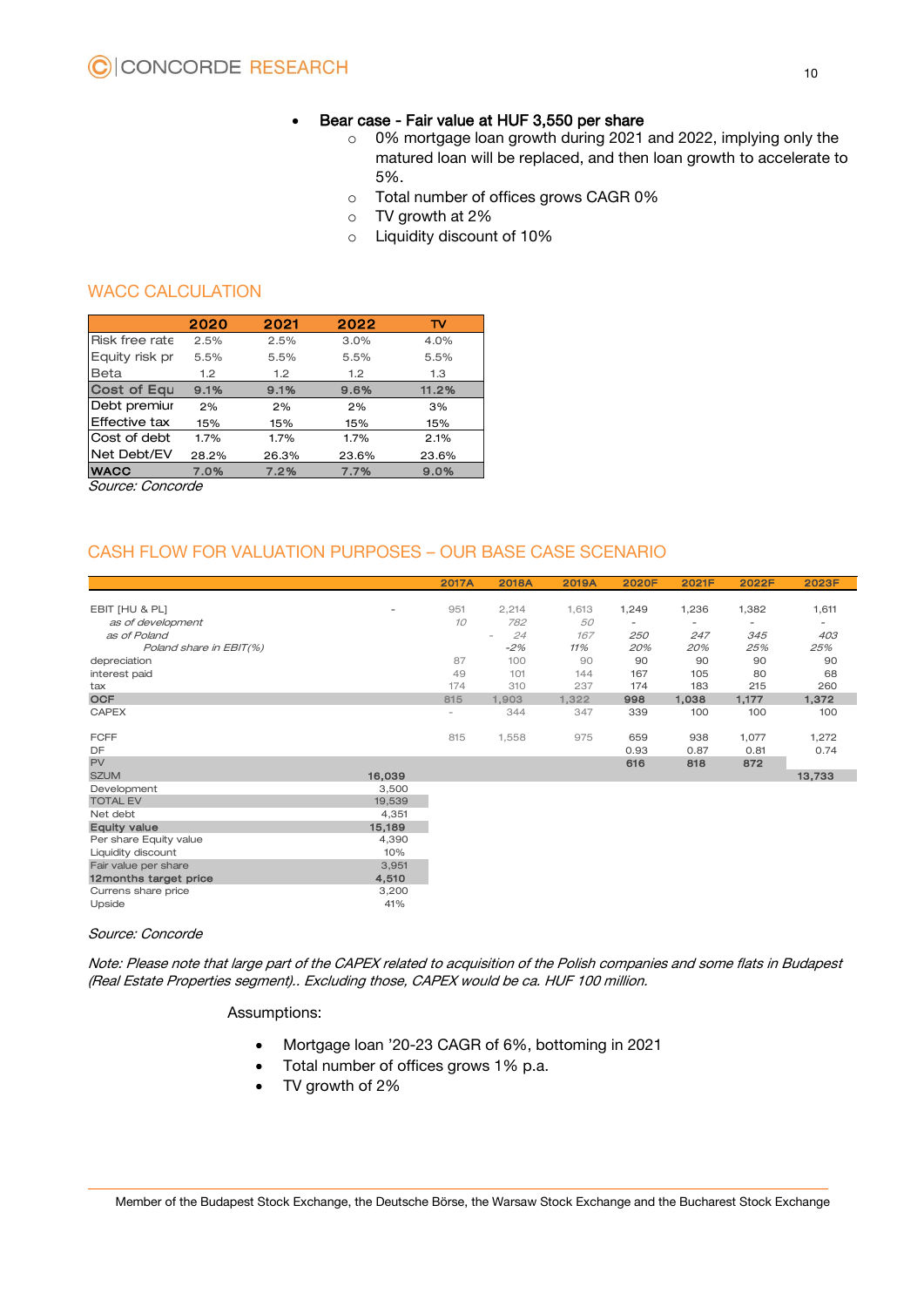# CASH FLOW FOR VALUATION PURPOSES – OPTIMISTIC SCENARIO

|                         |        | 2017A  | <b>2018A</b> | 2019A | <b>2020F</b> | 2021F | 2022F                    | 2023F  |
|-------------------------|--------|--------|--------------|-------|--------------|-------|--------------------------|--------|
|                         |        |        |              |       |              |       |                          |        |
| EBIT [HU & PL]          | ٠      | 951    | 2,214        | 1,613 | 1,187        | 1,151 | 1,369                    | 2,360  |
| as of development       |        | 10     | 782          | 50    | ۰            | -     | $\overline{\phantom{a}}$ | ۰      |
| as of Poland            |        |        | 24<br>÷      | 167   | 237          | 345   | 548                      | 1,062  |
| Poland share in EBIT(%) |        |        | $-2%$        | 11%   | 20%          | 30%   | 40%                      | 45%    |
| depreciation            |        | 87     | 100          | 90    | 90           | 90    | 90                       | 90     |
| interest paid           |        | 49     | 101          | 144   | 167          | 105   | 80                       | 68     |
| tax                     |        | 174    | 310          | 237   | 162          | 167   | 213                      | 401    |
| <b>OCF</b>              |        | 815    | 1,903        | 1,322 | 949          | 969   | 1,167                    | 1,981  |
| <b>CAPEX</b>            |        | $\sim$ | 344          | 347   | 339          | 100   | 100                      | 100    |
| <b>FCFF</b>             |        | 815    | 1,558        | 975   | 610          | 869   | 1,067                    | 1,881  |
| DF                      |        |        |              |       | 0.93         | 0.87  | 0.81                     | 0.74   |
| <b>PV</b>               |        |        |              |       | 570          | 758   | 865                      |        |
| <b>SZUM</b>             | 22,613 |        |              |       |              |       |                          | 20,420 |
| Development             | 3,500  |        |              |       |              |       |                          |        |
| <b>TOTAL EV</b>         | 26,113 |        |              |       |              |       |                          |        |
| Net debt                | 4,400  |        |              |       |              |       |                          |        |
| <b>Equity value</b>     | 21,713 |        |              |       |              |       |                          |        |
| Per share Equity value  | 6,275  |        |              |       |              |       |                          |        |
| Liquidity discount      | 10%    |        |              |       |              |       |                          |        |
| Fair value per share    | 5,648  |        |              |       |              |       |                          |        |
| 12months target price   | 6,447  |        |              |       |              |       |                          |        |
| Currens share price     | 3,200  |        |              |       |              |       |                          |        |
| Upside                  | 101%   |        |              |       |              |       |                          |        |

#### Source: Concorde

Note: Please note that large part of the CAPEX related to acquisition of the Polish companies and some flats in Budapest (Real Estate Properties segment).. Excluding those, CAPEX would be ca. HUF 100 million.

#### Assumptions:

- This scenario shows the potential in DH if mgmt. manages to convince large number of franchise partners to join the network in Poland. This is one of the target of the mgmt. to reach one billion EBIT in Poland in the next 3-4 years.
- 2020 2023 with a bottoming in 2021 Mortgage loan growth CAGR 6%
- Total number of offices grows CAGR 5% (especially in Poland CAGR 15%)
- TV growth at 2%

# CASH FLOW FOR VALUATION PURPOSES – STRESSED SCENARIO

|                         |        | 2017A  | <b>2018A</b>                   | 2019A | 2020F | 2021F | 2022F | 2023F  |
|-------------------------|--------|--------|--------------------------------|-------|-------|-------|-------|--------|
|                         |        |        |                                |       |       |       |       |        |
| EBIT [HU & PL]          | ٠      | 951    | 2,214                          | 1,613 | 1,187 | 878   | 911   | 1,265  |
| as of development       |        | 10     | 782                            | 50    | -     | -     | -     | ٠      |
| as of Poland            |        |        | 24<br>$\overline{\phantom{a}}$ | 167   | 237   | 263   | 365   | 569    |
| Poland share in EBIT(%) |        |        | $-2%$                          | 11%   | 20%   | 30%   | 40%   | 45%    |
| depreciation            |        | 87     | 100                            | 90    | 90    | 90    | 90    | 90     |
| interest paid           |        | 49     | 101                            | 144   | 167   | 105   | 80    | 68     |
| tax                     |        | 174    | 310                            | 237   | 162   | 116   | 127   | 195    |
| <b>OCF</b>              |        | 815    | 1,903                          | 1,322 | 949   | 748   | 796   | 1,092  |
| CAPEX                   |        | $\sim$ | 344                            | 347   | 339   | 100   | 100   | 100    |
| <b>FCFF</b>             |        | 815    | 1,558                          | 975   | 610   | 648   | 696   | 992    |
| DF                      |        |        |                                |       | 0.93  | 0.87  | 0.81  | 0.75   |
| <b>PV</b>               |        |        |                                |       | 570   | 566   | 565   |        |
| <b>SZUM</b>             | 12,876 |        |                                |       |       |       |       | 11,176 |
| Development             | 3,500  |        |                                |       |       |       |       |        |
| <b>TOTAL EV</b>         | 16,376 |        |                                |       |       |       |       |        |
| Net debt                | 4,400  |        |                                |       |       |       |       |        |
| <b>Equity value</b>     | 11,976 |        |                                |       |       |       |       |        |
| Per share Equity value  | 3,461  |        |                                |       |       |       |       |        |
| Liquidity discount      | 10%    |        |                                |       |       |       |       |        |
| Fair value per share    | 3,115  |        |                                |       |       |       |       |        |
| 12months target price   | 3,556  |        |                                |       |       |       |       |        |
| Currens share price     | 3,200  |        |                                |       |       |       |       |        |
| Source: Concorde        |        |        |                                |       |       |       |       |        |

Source: Concorde

Note: Please note that large part of the CAPEX relates to the acquisition of the Polish companies and some flats in Budapest (Real Estate Properties segment).. Excluding those, CAPEX would be ca. HUF 100 million.

#### Stressed scenario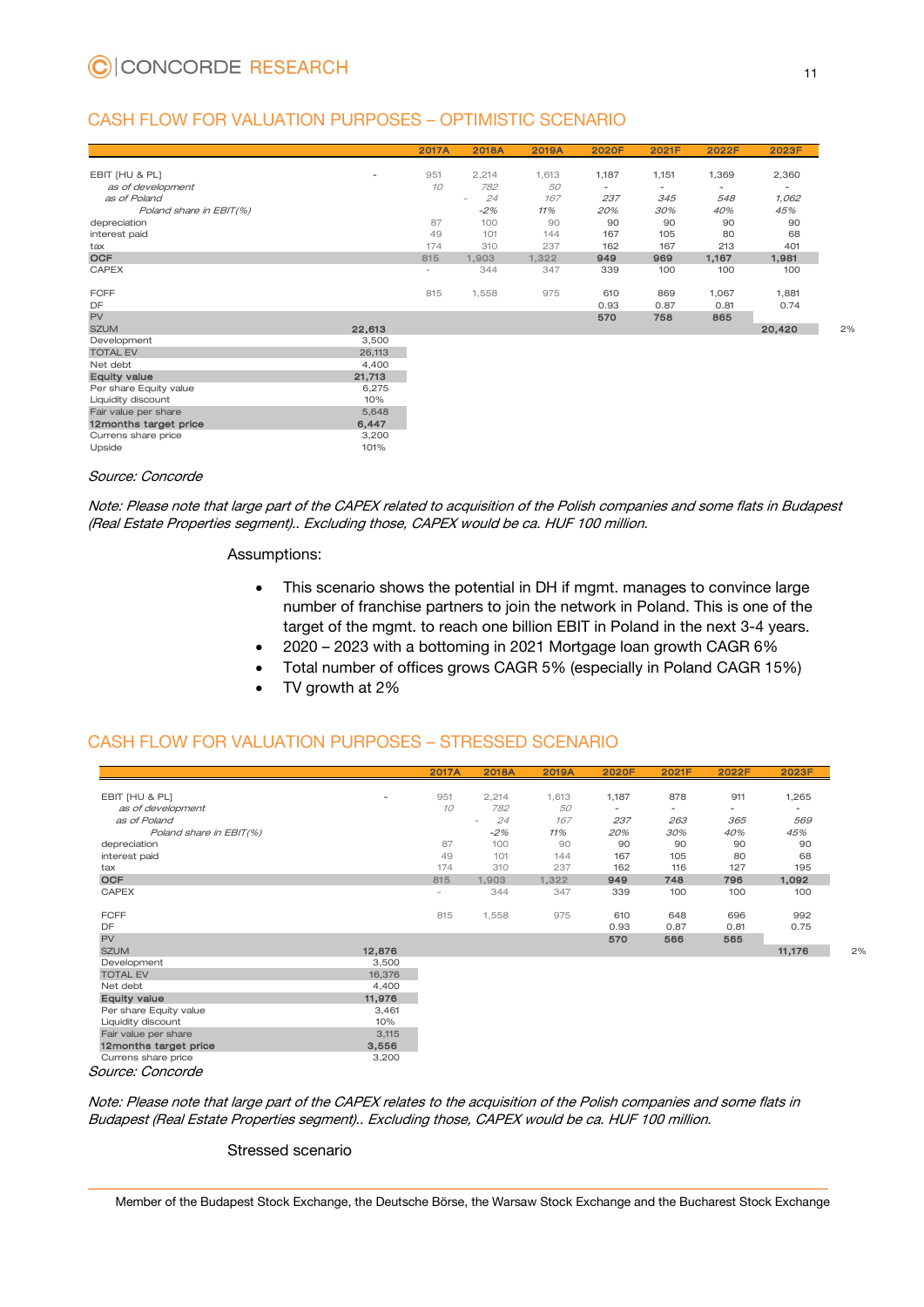- 0% mortgage loan growth during 2021 and 2022, implying that only the matured loan will be replaced, and then loan growth will accelerate to 5%.
- Total number of offices grows 0% p.a.
- TV growth of 2%

# SUM OF THE PARTS METHOD



Source: Concorde

To value the Hungarian and Polish operation we use 10x P/E'20 and 15x P/E'20, reflecting the growth potential in the Polish subsidiary. Apart from that, the development worth ca. HUF 1,000 per share and the BV of the real estate investment property portfolio is ca. HUF 520 per share. All in all with this method our 12 month ex-dividend target price would be HUF 3,700 per share. Please see the more detailed assessments for the segments below.

#### 1. Hungarian Core – HUF 1,500 per share implying a P/E'20 and P/E' 21 of 12x but a normalized operation of 6x P/E

To assess the Hungarian Core Operation's FCF generation capacity we stripped last year's figures from non-cash items (revaluations) and from any earnings from development part of the group. As a result we believe that the Hungarian Core Operation could generate ca. an average of HUF 600 – 800 million FCF over the business cycle, assuming 6-8% mortgage loan growth going forward. However for the next two years when we assume a 5% and 4% loan growth FCF should decrease to 400 – 500 million in our view.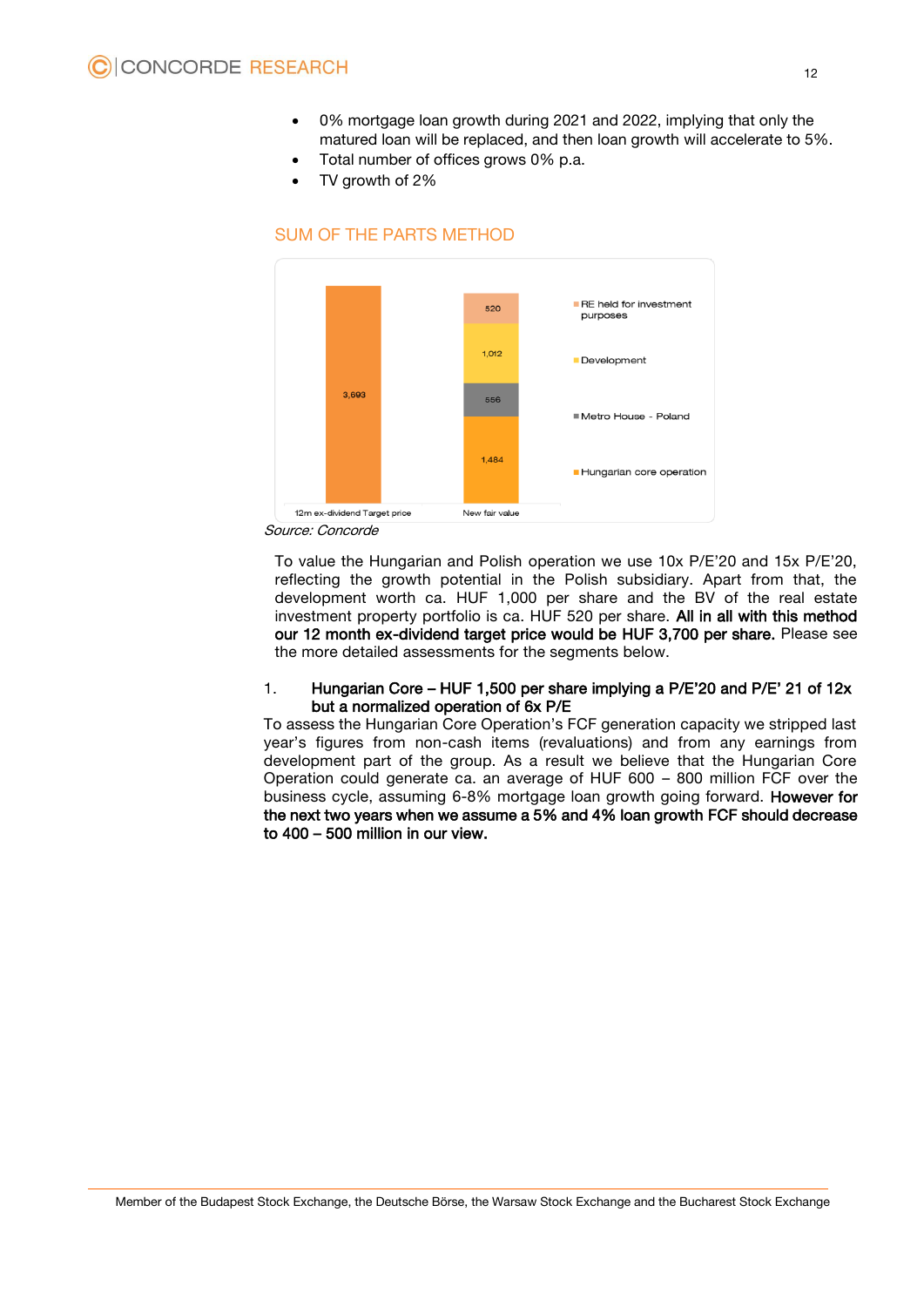#### HUNGARIAN CORE OPERATION FCF GENERATION CAPACITY IN THE LAST THREE YEARS

| [HUF ths]                       | 2017      | 2018    | 2019      |
|---------------------------------|-----------|---------|-----------|
| <b>Core operation's EBIT</b>    | 748,303   | 918,417 | 1,232,176 |
| as of financial service segment | 76%       | 66%     | 56%       |
| mortgage loan growth [HU]       | 3%        | 11%     | 9%        |
| EBIT from investment prop.      | 48,000    | 52,800  | 69,264    |
| Polish opration adjustment      | 20,000    | 41,000  | 84,000    |
| DD&A                            | 86,973    | 99,697  | 90,483    |
| adj. Interest expense**         | 38,150    | 7,082   | 57,209    |
| Tax [15%]                       | 106,523   | 136,700 | 176,245   |
| <b>OCF</b>                      | 622,603   | 862,531 | 935,941   |
| adj. CAPEX*                     | 100,000   | 100,000 | 100,000   |
| <b>FCF</b>                      | 522,603   | 762,531 | 835,941   |
| LT debt                         | 1,271,662 | 236,082 | 1,906,966 |
| interest cost                   | 38,150    | 7,082   | 57,209    |
| interest expense [Fact]         | 48,632    | 100,989 | 144,156   |

\*excluding CAPEX to purchase investment properties \*\* excluding interest cost for developments

Please note that DH increase its investment property portfolio by HUF 700 million in the last two and a half year. For a mid – cycle mortgage loan growth in Hungary we expect a 6-8%, with which the Hungarian Core Operation could generate ca. HUF 750 – 850 million FCF, in our view. Source: Concorde

#### MORTGAGE LOAN GROWTH IN HUNGARY AND POLAND



Source: NBH, NBP, Concorde

#### 2. Development –1,000 per share even assuming 10% discounts to current sales prices

Pre-Covid management guided HUF 3.9 billion cash inflow from the development projects (MyCity, and Forest Hill) this may seem to be optimistic looking at the unemployment rate in Hungary. Ca. 70% of the two project has been already sold, therefore every discount DH will give to buyers will cut a piece from the originally projected cash inflow. Therefore, discounting the sales price by 10% implying giving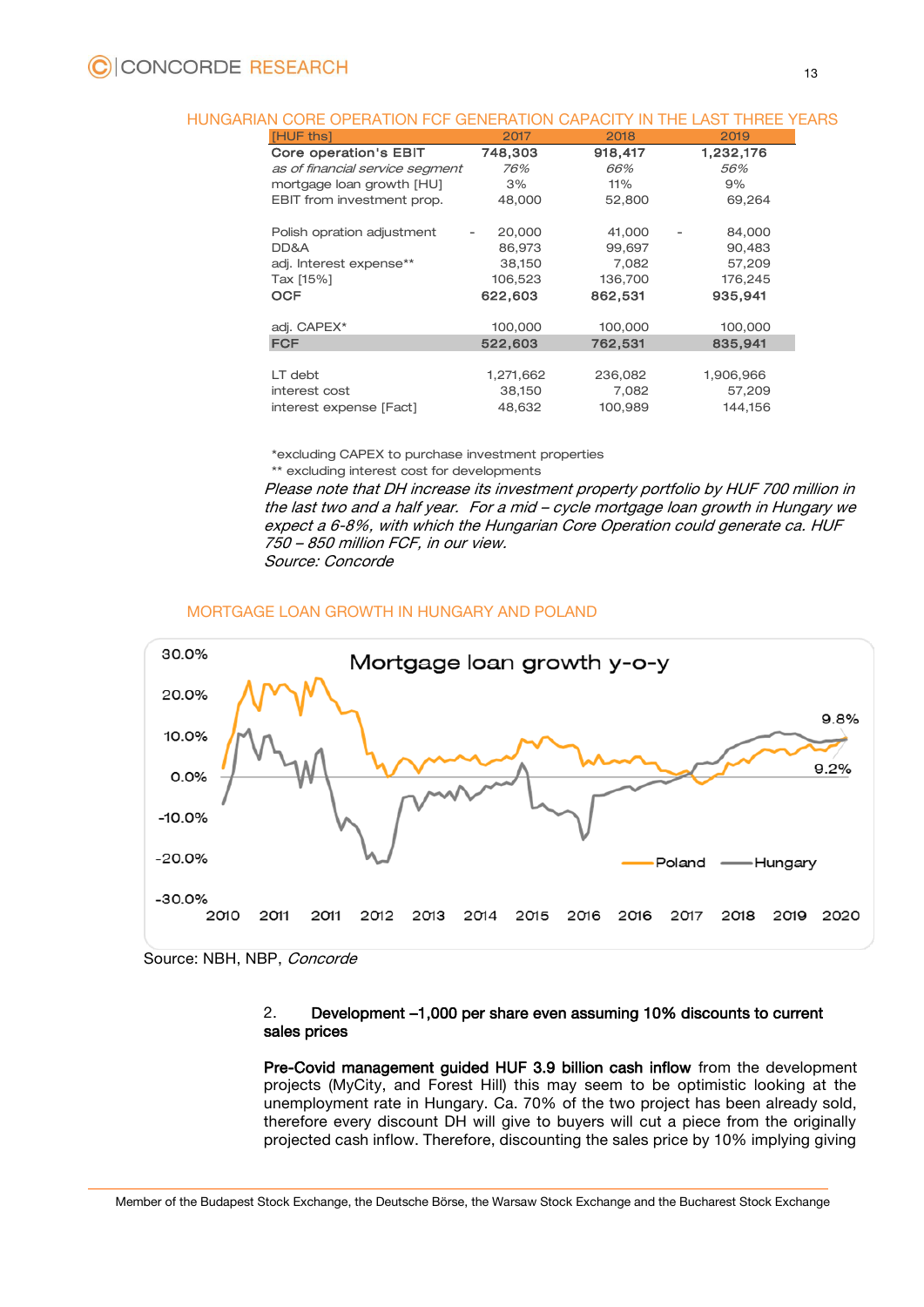away ca. HUF 400 million profit (110 per share). There are 70 flats to be sold with an average size of 75 sqm and avg. sales price of HUF 0.75million /sqm, we end up at the original 3.9 bn remaining cash inflow that DH projected. In this case DH's strategy to maximize revenue, which could be a lengthier process, in our view. Nevertheless, even with 10% discount on the remaining flats the cash inflow equivalent of ca. 33% of the current market capitalization.

#### 3. Book Value of investment properties is 530 per share

Investors should see and value this segment separately as its cash flow is relatively safe compared to the cash flow from a financial segment. DH has 14 flats in BP with a total book value of HUF 1.8 billion.

#### 4. Polish operation

The average mortgage loan growth in Poland was ca. 8% in the last decade underpinning DH's expansion plans in the country. Pre-COVID management expected ca. HUF 250 million profit from the segment. For 2020 and 2021 we expect similar loan growth than in Hungary, and thus profit decrease as well (ca. HUF 130 million for 2020 and 125 million for 2021).

Despite the pandemic, the early signs of the turnaround was visible in last years after the purchase of Gold finance [2018Q4] (second acquisition in Poland but the first loan broker), but the real profit boost should have arrived this year with a guided FY profit of HUF 250 on the back of the second acquisition of loan brokerage. The secret sauce is the loan volume, DH needed to generate volume to cover fix costs which task was managed even after the first acquisition but profit generation would really have accelerated as volumes was expected to double in 2020 – see the right graphs below as volumes doubled from HUF 25 bn to HUF 49 bn in one year.

## PRE-COVID-19 PROFIT FORECAST FOR POLISH OPERATION



Source: DH, Concorde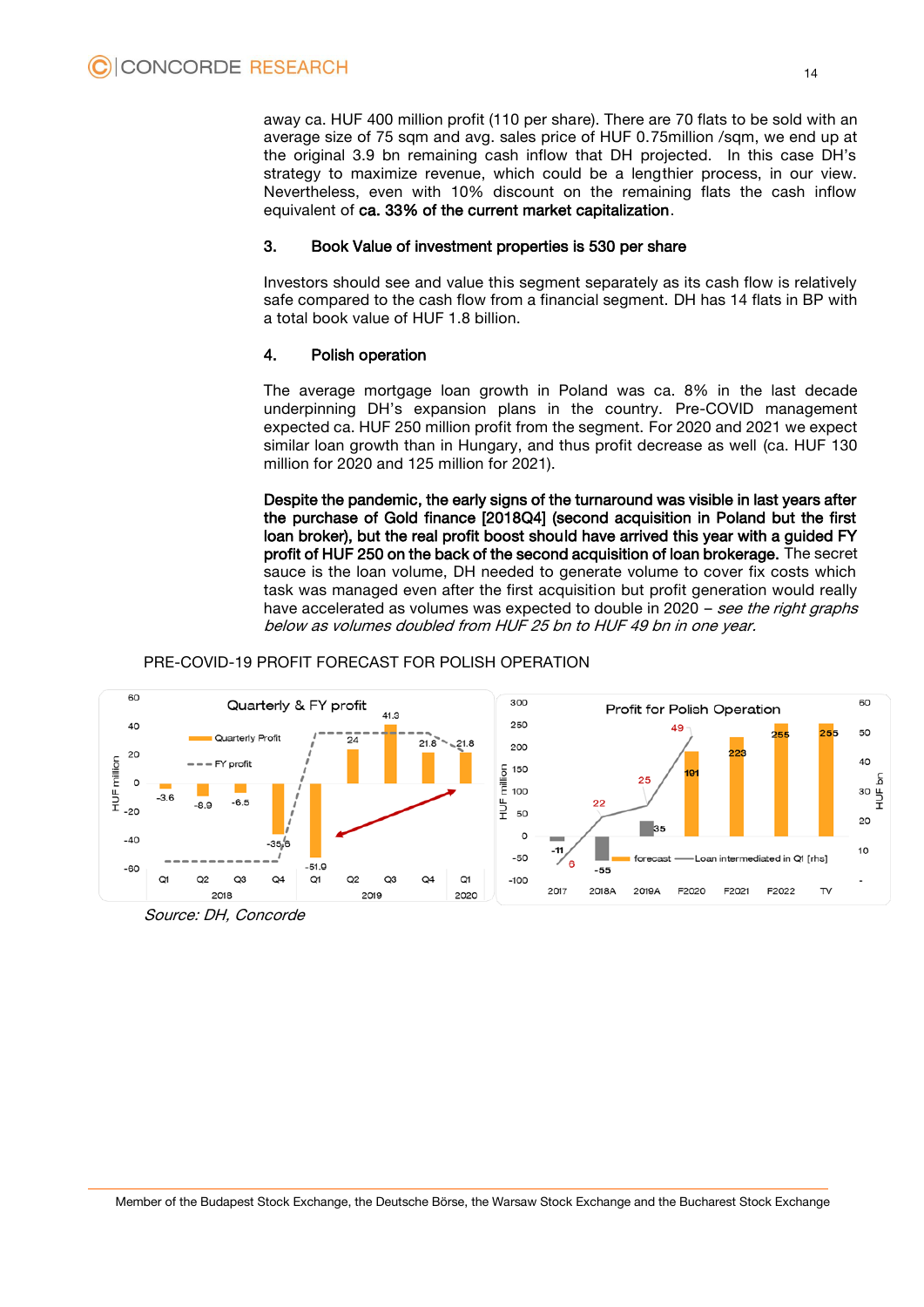



Soure: Bloomberg, DH, Concorde

For 2020 we expect a 40% drop in EPS which lead to an increase in P/E'20 rate to 20x from last year's avg of 12x P/E'19, but again measure not take into account the development project DH will complete and sell. While in case of dividend yield, we forecast a DPS of 130 (DH announced implying a 4% dividend yield.

# Risk

• Regulatory risk – as occurred in the past, commission and fee levels are subject to regulatory risk which may dent DH's profitability in the future.

 Prolonged and deeper recession. In our base case we applied a NBH's projection on mortgage loan growth ie 5% and 4% loan growth for 2020 and 2021 respectively then and acceleration to 7%. Therefore deeper and longer recession will risk our earnings trajectory.

• Higher than expected sales price discount at the development projects may lead to lower realized cash inflow vs. our forecast amount of HUF 3.5 billion which has already includes a 10% discount.

New wave of the coronavirus and another round to curfew.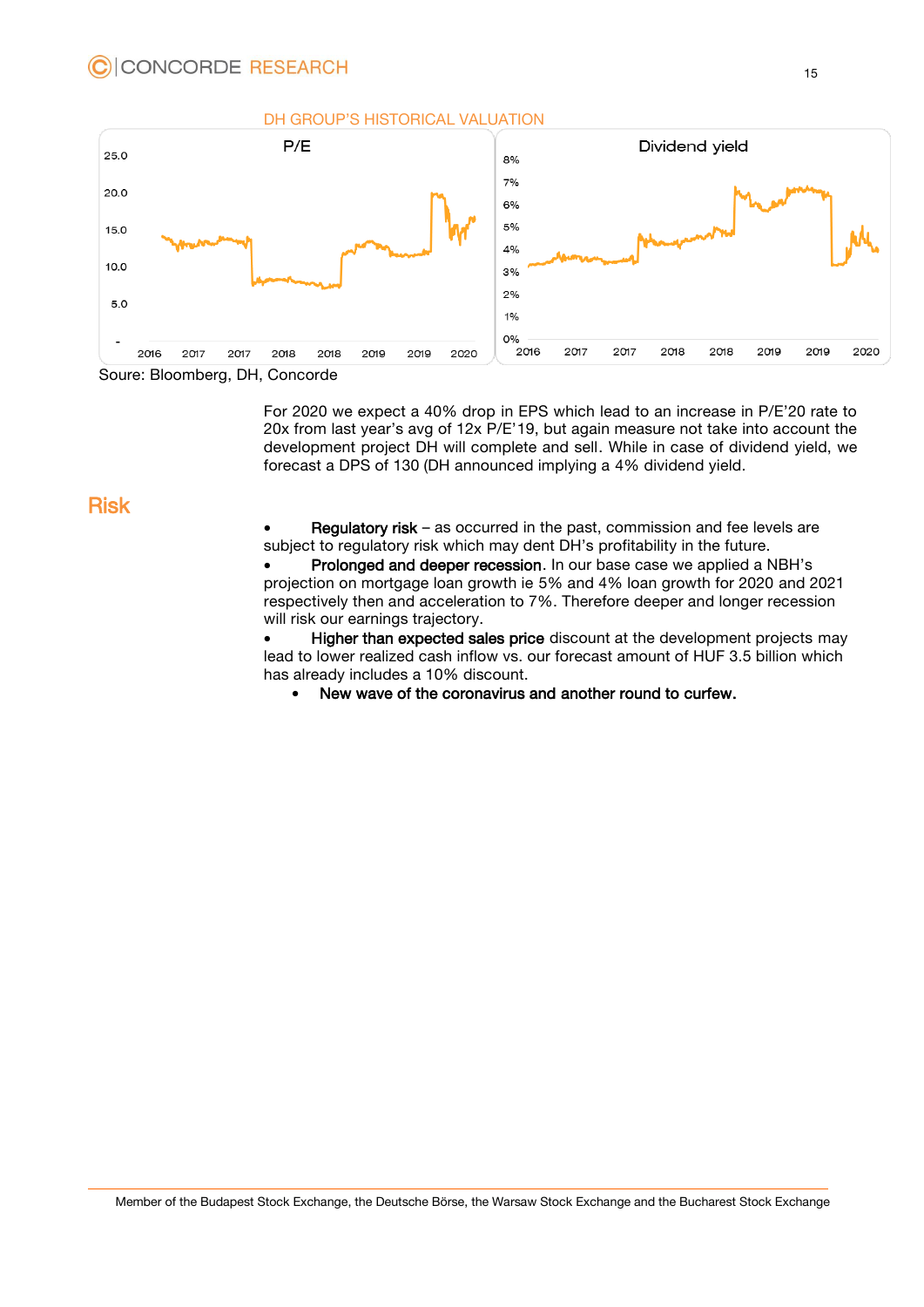# APPENDIX

#### <span id="page-15-0"></span>Consolidated profit and loss [HUF million]

|                          | <b>2017A</b> | 2018A  | 2019A  | F2020  | F2021  | F2022  | F2023  |
|--------------------------|--------------|--------|--------|--------|--------|--------|--------|
| Revenue                  | 4,820        | 8,340  | 8,139  | 8,813  | 7,580  | 8,039  | 8,282  |
| <b>OPEX</b>              | 3.955        | 6,225  | 6.743  | 7.824  | 6.637  | 6,953  | 6,999  |
| <b>EBITDA</b>            | 952          | 2,215  | 1,614  | 1.205  | 1.160  | 1.303  | 1,500  |
| EBIT                     | 865          | 2,115  | 1,396  | 989    | 943    | 1,086  | 1,283  |
| - Franchise              | 158          | 259    | 315    | 237    | 215    | 297    | 340    |
| - Own segment            | 77           | 79     | 5      | $-64$  | $-27$  | $-3$   | 21     |
| - Financial intermediary | 571          | 602    | 685    | 646    | 644    | 681    | 810    |
| - Other                  | 43           | 147    | 181    | 137    | 80     | 80     | 80     |
| - Real estate mgmt       | 30           | 1.095  | 284    | 80     | 80     | 80     | 80     |
| - Elimination            | $-15$        | $-67$  | $-74$  | $-48$  | $-48$  | $-48$  | $-48$  |
| <b>EBT</b>               | 1,092        | 2,014  | 1,295  | 881    | 898    | 1,057  | 1,265  |
| Income taxes             | $-173$       | $-310$ | $-181$ | $-166$ | $-169$ | $-199$ | $-238$ |
| Clean Net income         | 943          | 1,708  | 1,114  | 715    | 729    | 858    | 1,027  |

#### KPI

| <b>UITELL INTERNATION</b>         | っっし     | 1,7 U U | ,,,,,,, | ,,,     | 100     |         | ، ع∪, ا |
|-----------------------------------|---------|---------|---------|---------|---------|---------|---------|
|                                   |         |         |         |         |         |         |         |
| <b>KPI</b>                        |         |         |         |         |         |         |         |
| Transaction numbers [HU]          | 168,500 | 182,100 | 167,110 | 132,300 | 138,915 | 145,861 | 153,154 |
| growth                            | 15%     | 8%      | $-8%$   | $-21%$  | 5%      | 5%      | 5%      |
| Intermediated loans [HUF m] [HU]  | 54,617  | 68,271  | 74,421  | 62,789  | 62,664  | 64,532  | 71,113  |
| growth                            | 37%     | 25%     | 9%      | $-16%$  | 0%      | 3%      | 10%     |
| Mortgage loan growth [HU; HUF bn] | 3,033   | 3,355   | 3,657   | 3,840   | 3,993   | 4,193   | 4,445   |
|                                   |         | 11%     | 9%      | 5%      | 4%      | 5%      | 6%      |
|                                   |         |         |         |         |         |         |         |
| No of franchise office [HU&PL&CZ] | 234     | 250     | 252     | 254     | 257     | 259     | 262     |
| growth                            | $-1%$   | 7%      | 1%      | 1%      | 1%      | 1%      | 1%      |
|                                   |         |         |         |         |         |         |         |

# Ratios

| 2018   | 2019     | 2020     | 2021   | 2022   |
|--------|----------|----------|--------|--------|
| 493    | 284      | 207      | 211    | 285    |
| 85.6%  | $-42.3%$ | $-27.2%$ | 1.9%   | 35.3%  |
| 183    | 260      |          | 97     | 99     |
| 865    | 823      | 783      | 819    | 862    |
| 14,532 | 14.532   | 10.380   | 10.380 | 10,380 |
| 3.5    | 3.5      | 3.5      | 3.5    | 3.5    |
|        |          |          |        |        |

## Valuation [cons. Group level]

|                 | 2018 | 2019  | 2020  | 2021  | 2022  |
|-----------------|------|-------|-------|-------|-------|
| P/E             | 8.0x | 13.9x | 15.5x | 15.2x | 11.2x |
| P/BV            | 2.5x | 2.5x  | 2.0x  | 3.1x  | 4.1x  |
| EV/EBITDA       | 7.1x | 11.4x | 12.8x | 13.0x | 11.2x |
| Net debt/EBITDA | 1.0x | 2.9x  | 3.6x  | 3.5x  | 2.7x  |

## Other ratios [cons. Group level]

|                       | 2018  | 2019  | 2020  | 2021  | 2022  |
|-----------------------|-------|-------|-------|-------|-------|
| EBITDA margin (%)     | 26.5% | 19.8% | 16.9% | 15.3% | 16.2% |
| EBIT margin (%)       | 25.4% | 17.2% | 13.8% | 12.4% | 13.5% |
| Net profit margin (%) | 20.4% | 12.6% | 10.0% | 9.6%  | 10.7% |
| ROE (%)               | 34.2% | 18.7% | 12.8% | 12.7% | 16.0% |
| ROA (%)               | 15.4% | 6.9%  | 4.5%  | 5.5%  | 7.3%  |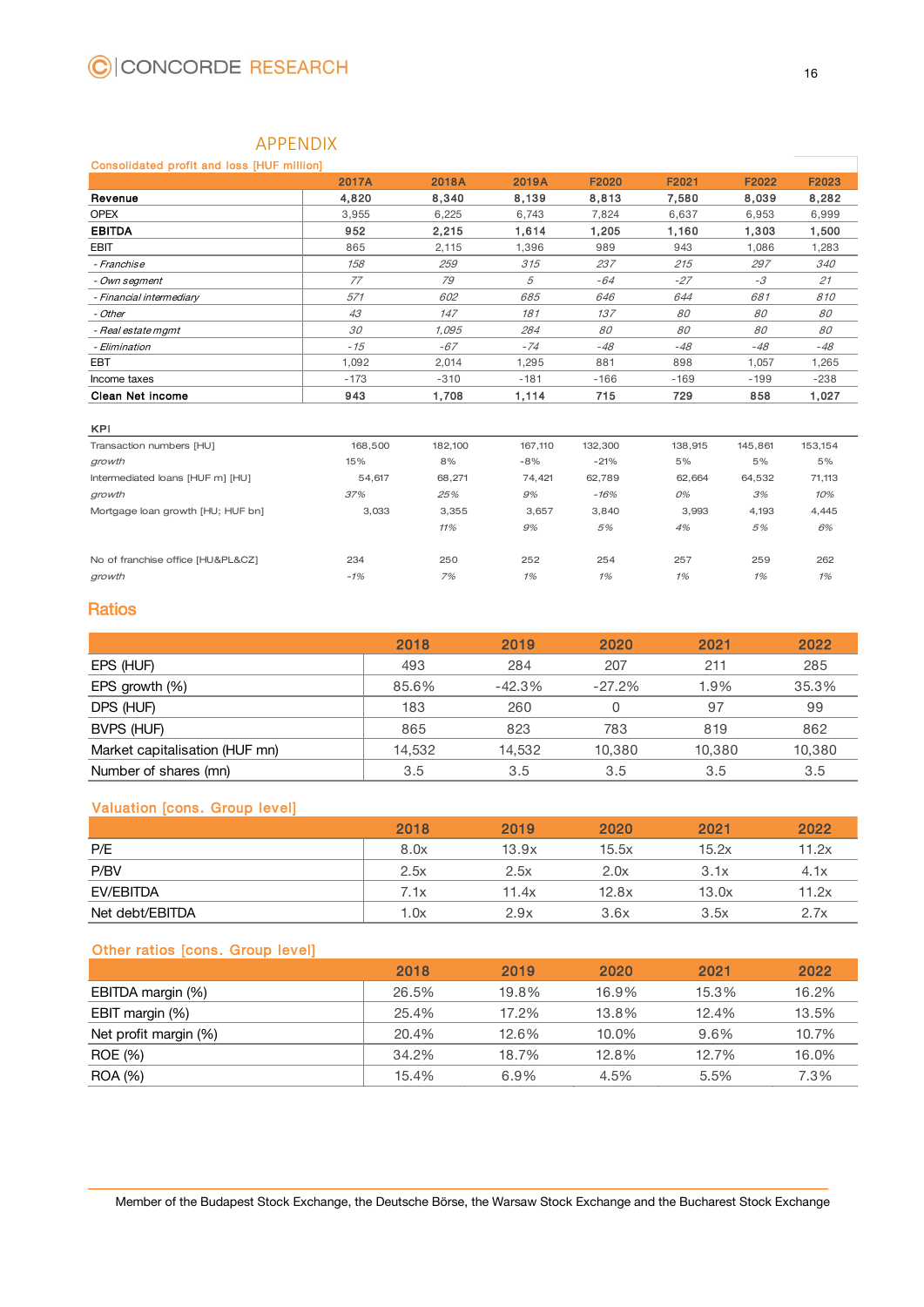# C CONCORDE RESEARCH

| <b>Consolidated balance sheet [HUF million]</b> |        |        |        |        |
|-------------------------------------------------|--------|--------|--------|--------|
|                                                 | 2018   | 2019   | 2020   | 2021   |
| Intangible assets                               | 1,387  | 1,405  | 1,405  | 1,405  |
| Property                                        | 1,964  | 2,286  | 2,069  | 1,852  |
| Equipment                                       | 171    | 250    | 250    | 250    |
| <b>NON-CURRENT ASSETS</b>                       | 3,984  | 4,639  | 4,422  | 4,205  |
| Inventories                                     | 3,883  | 5,508  | 5,508  | 5,508  |
| Trade receivables                               | 711    | 845    | 845    | 845    |
| Cash and cash equivalents                       | 1,510  | 2,526  | 3,893  | 1,501  |
| <b>CURRENT ASSETS</b>                           | 7,094  | 10,147 | 11,514 | 9,123  |
| <b>TOTAL ASSETS</b>                             | 11,078 | 14,786 | 15,936 | 13,328 |
| Share capital                                   | 153    | 153    | 153    | 153    |
| Retained earnings                               | 3,917  | 3,995  | 4,029  | 4,157  |
| Non-controlling interest                        | $-56$  | $-58$  | $-58$  | $-58$  |
| <b>TOTAL EQUITY</b>                             | 5,445  | 5,503  | 5,654  | 5,783  |
| Long-term loans                                 | 236    | 1,907  | 2,907  | 2,407  |
| <b>NON CURRENT LIABILITIES</b>                  | 408    | 2,280  | 3,280  | 2,780  |
| Short-term loans                                | 2,746  | 4,474  | 4,474  | 2,237  |
| Trade payables                                  | 599    | 790    | 790    | 790    |
| <b>CURRENT LIABILITIES</b>                      | 5,225  | 7,002  | 7,002  | 4,765  |
| TOTAL EQUITY AND LIABILITIES                    | 11,078 | 14,786 | 15,936 | 13,328 |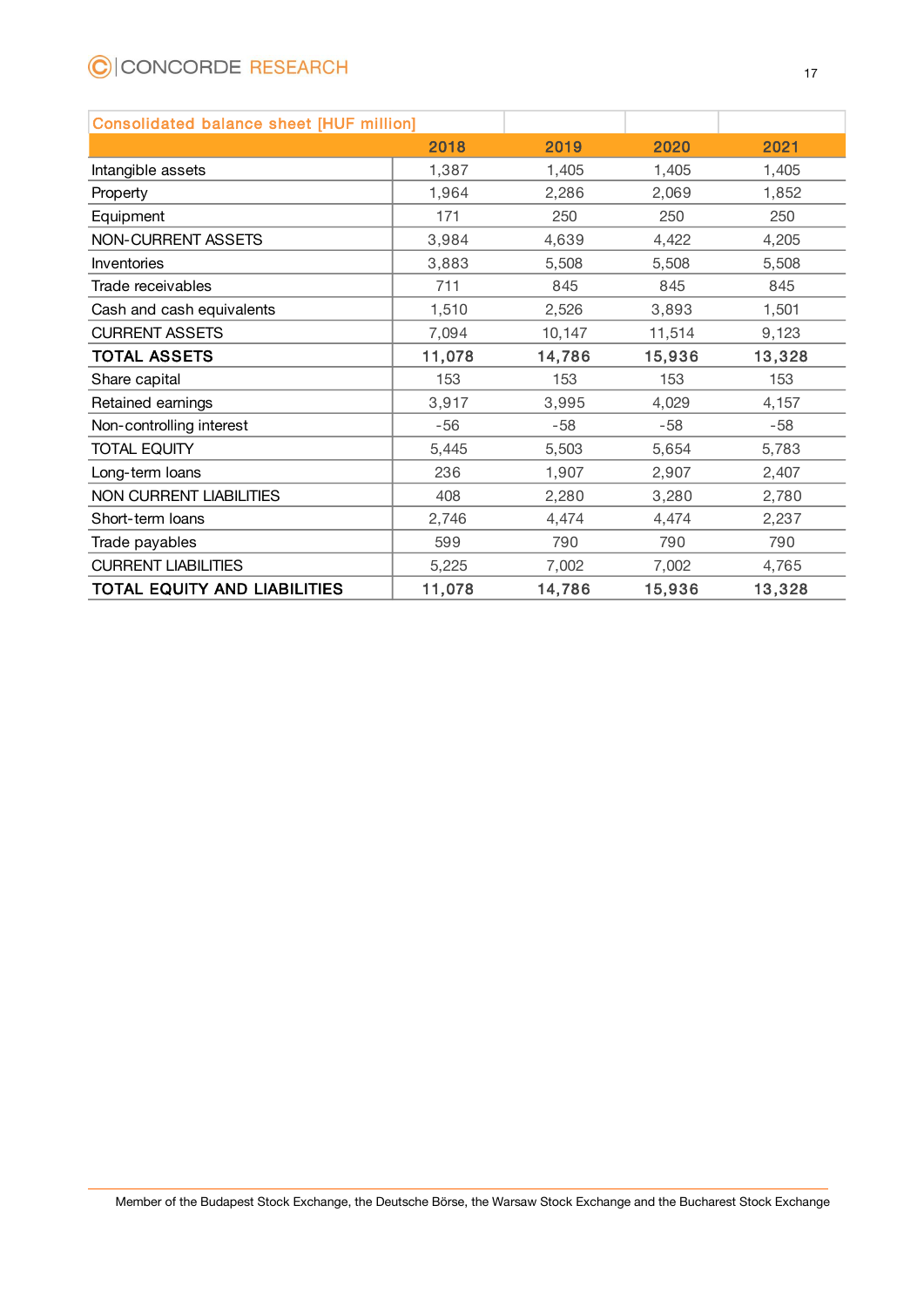Concorde Securities Ltd. does and seeks to do business with companies covered in its research reports. As a result, investors should be aware that the firm may have a conflict of interests that could affect the objectivity of this report. Investors should consider this report as only a single factor in making their investment decision. For analysts certification and other important disclosures, please refer to the "Disclaimer" section at the end of this report.

#### DISCLAIMER 1.

This research report has been prepared by Concorde Securities Ltd., a full-service Hungarian investment banking, investment management and brokerage firm. Concorde Securities Ltd. is under the supervision of the National Bank of Hungary in its capacity as financial supervisory authority.

Concorde Securities Ltd. is registered in Hungary and does not have any subsidiaries, branches or offices outside of Hungary. Therefore we are not allowed to provide direct investment banking services to US investors and restrictions may apply to our potential investment banking services according to your country's jurisdiction. For important disclosures to U.S. investors, please refer of the "Notice to U.S. Investors" section at the end of this Disclaimer.

Our salespeople, traders and other professionals may provide oral or written market commentary or trading strategies to our clients that reflect opinions that are their own and may be contrary to the opinions expressed in our research products, and our proprietary trading and investing businesses may make investment decisions that are inconsistent with the recommendations expressed by our analysts or traders.

Our research, sales and trading professionals are paid based on the profitability of the respective divisions of Concorde Securities Ltd., which from time-to-time may include revenues from the firm's capital market activity. Concorde Securities Ltd. does not prohibit analysts, salespeople and traders from maintaining a financial interest in the securities or futures of any companies that they cover or trade on their clients' behalf in strict compliance with the Hungarian Capital Markets Act.

#### ANALYSTS CERTIFICATION

The research analysts undersigned and responsible for the preparation of this report hereby certify that (i) the views expressed in this research report accurately reflect their personal views about any and all of the securities or issuers referred to in this research report; (ii) no part of the analysts' compensation was, is or will be directly or indirectly related to the specific recommendation or views expressed in this report and (iii) no part of their compensation is tied to any specific investment transactions performed by Concorde Securities Ltd.

Name and job title of individuals involved in the production of this report are disclosed at the end of this report.

Concorde Securities Ltd. is a leading manager and underwriter of Hungarian equity offerings. We have investment banking and other business relations with a substantial percentage of the companies traded on the Budapest Stock Exchange and covered by our research department. Concorde Securities Ltd, its directors and employees may have a position in these securities, which may change at any time.

Concorde Securities Ltd. acted as Lead Manager of the private and public share placement of the shares of FHB in 2003, Masterplast in 2012 and Duna House in 2016. Concorde Securities Ltd. acted as the Co-lead Manager of Gedeon Richter's exchangeable bond issue in September 2004. Concorde Securities Ltd. has provided financial advice to Magyar Telekom.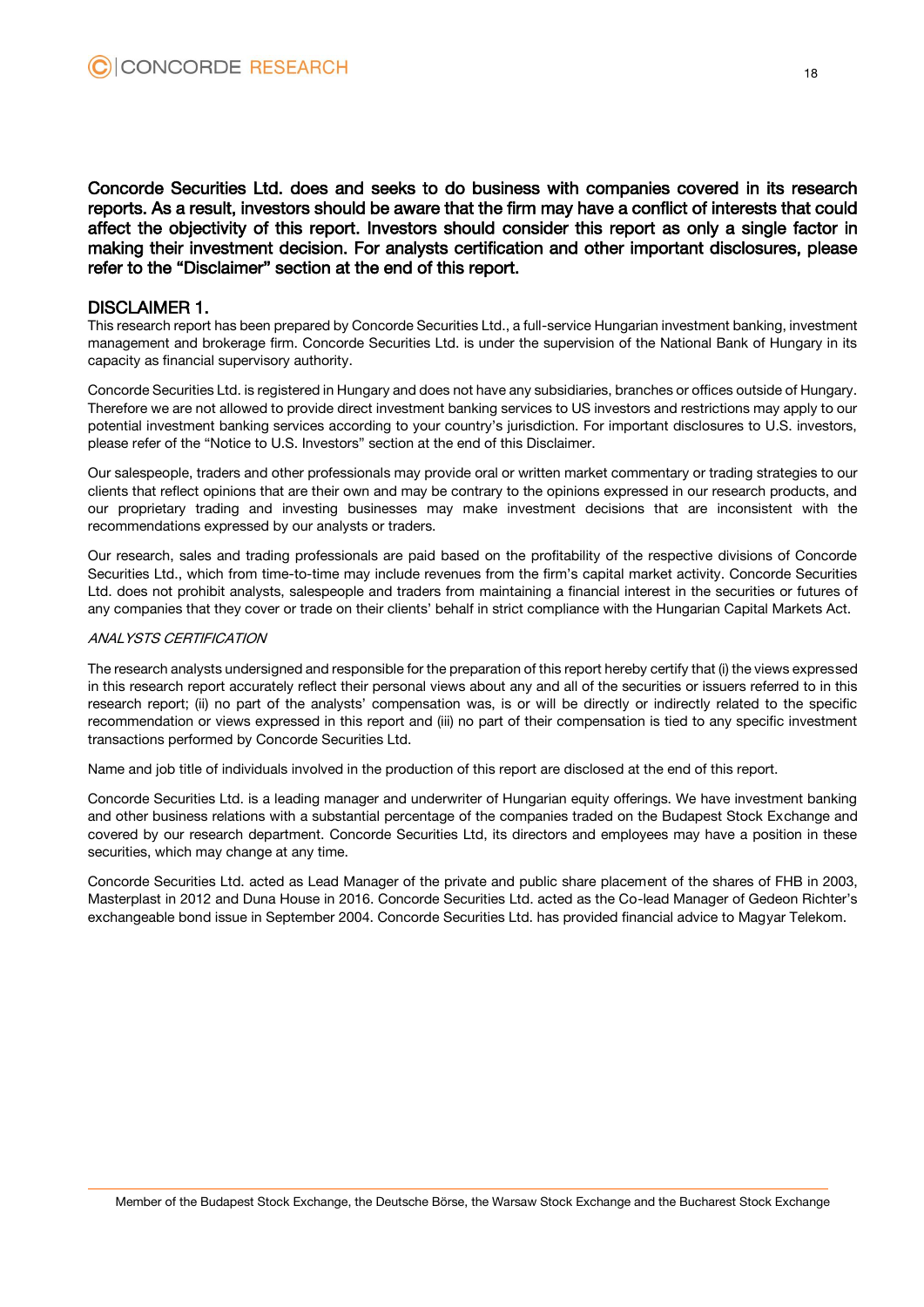#### EXPLANATION OF RATINGS AND METHODOLOGY

| Rating                 | <b>Trigger</b>                                                                                                                                       |
|------------------------|------------------------------------------------------------------------------------------------------------------------------------------------------|
| Buy                    | Total return is expected to exceed 20% in the next 12 months                                                                                         |
| Accumulate             | Total return is expected to be in the range of 10-20%                                                                                                |
| Neutral                | Total return is expected to be in the range of 10%-(-10%)                                                                                            |
| Reduce                 | Total return is expected to be in the range of -10-(-20%)                                                                                            |
| Sell                   | Total return is expected to be lower than -20%                                                                                                       |
| <b>Under Revision</b>  | The stock is put Under Revision if covering analyst considers new information<br>may change the valuation materially and if this may take more time. |
| Coverage in transition | Coverage in transition rating is assigned to a stock if there is a change in<br>analyst.                                                             |

#### Securities prices:

Prices are taken as of the previous day's close on the home market unless otherwise stated.

#### Valuations and risks:

Analysis of specific risks to set stock target prices highlighted in our investment case(s) are outlined throughout the report. For details of methodologies used to determine our price targets and risks related to the achievement of the targets referred to in the main body of the report or at [Rating Methodology](https://www.con.hu/wp-content/uploads/2016/04/Methodology_concorde_research.pdf?tstamp=201710021038) on our website. (https://www.con.hu/wpcontent/uploads/2016/04/Methodology\_concorde\_research.pdf?tstamp=201710021038)

#### Research disclosures:

Concorde Securities Ltd. may have published other investment recommendations in respect of the same securities/instruments recommended in this report during the preceding 12 months. Disclosure of previous investment recommendations produced by Concorde Securities Ltd. in the previous 12 months can be found at [Rating history.](https://www.con.hu/wp-content/uploads/2016/04/Rating-history.pdf?tstamp=201710021038) (https://www.con.hu/wp-content/uploads/2016/04/Rating-history.pdf?tstamp=201710021038)

#### **GENERAL**

This report is provided for information purposes only and does not represent an offer for sale, or the solicitation of any offer to buy or sell any securities.

The information, and any opinions, estimates and forecast have been obtained from sources believed by us to be reliable, but no representation or warranty, express or implied is made by us as to their accuracy or completeness. The information, opinions, estimates and forecasts may well be affected by subsequent changes in market conditions. This document may not be reproduced in whole or in part, or published for any purpose.

REPRODUCTION OR REBROADCAST OF ANY PORTION OF THIS RESEARCH REPORT IS STRICTLY PROHIBITED WITHOUT THE WRITTEN PERMISSION OF CONCORDE SECURITIES LTD.

#### NOTICE TO US INVESTORS

This report was prepared, approved, published and distributed Concorde Securities Ltd. located outside of the United States (a "non-US Group Company"). This report is distributed in the U.S. by LXM LLP USA, a U.S. registered broker dealer, on behalf of Concorde Securities Ltd. only to major U.S. institutional investors (as defined in Rule 15a-6 under the U.S. Securities Exchange Act of 1934 (the "Exchange Act")) pursuant to the exemption in Rule 15a-6 and any transaction effected by a U.S. customer in the securities described in this report must be effected through LXM LLP USA.

Neither the report nor any analyst who prepared or approved the report is subject to U.S. legal requirements or the Financial Industry Regulatory Authority, Inc. ("FINRA") or other regulatory requirements pertaining to research reports or research analysts. No non-US Group Company is registered as a broker-dealer under the Exchange Act or is a member of the Financial Industry Regulatory Authority, Inc. or any other U.S. self-regulatory organization.